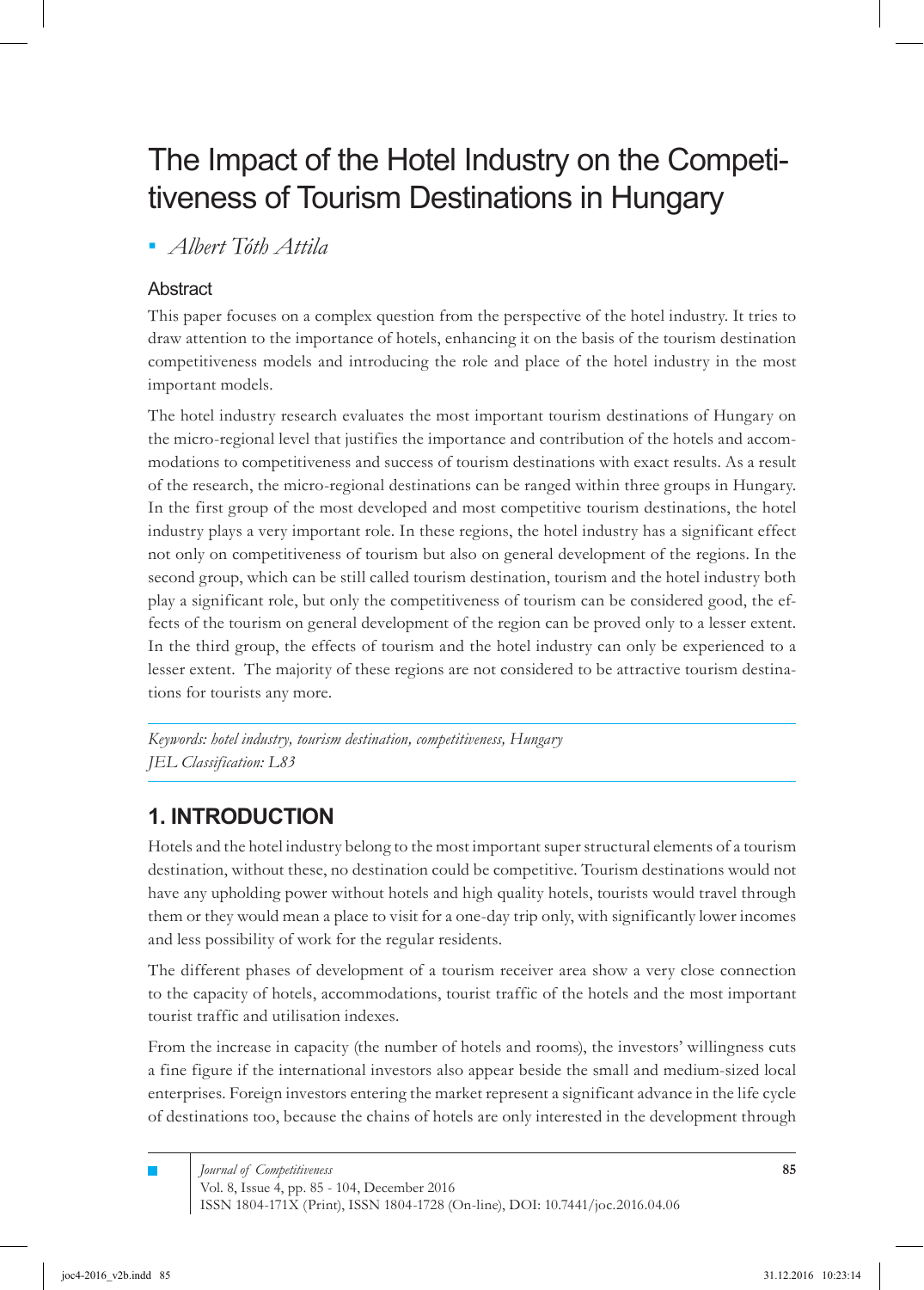establishment of small or big hotels of high quality if they can plan in the long run and if they consider the destination to be a promising and competitive tourism receiver area.

# **2. THEORETICAL SOLUTIONS**

Many people have already dealt with tourism, the hotel industry and tourism destinations in the international tourism special literature. The most important authors who have been dealing with accommodation and the hotel industry too are discussed below. These authors introduced the importance and significance of accommodation, the hotel industry within the system of tourism.

In the volume of essays and studies of Clarke (2010) relating to Hungary, thirty essays have dealt with the Hungarian coherence system of tourism competitiveness, some of them with the hotel relations separately too. Priszinger & Clarke (2010) analyse the risk factors of development of the Hungarian wellness hotels, Gyurácz-Németh (2010) assess the innovation possibilities of the hotel management. The authors mentioned above give an overall picture of characteristics of the hotel industry, the connection between the attracting forces and tourism destinations in the books, within the system. The essays try to reveal the relations focusing on particular subfields.

#### 2.1 Competitiveness of Tourism Destinations

Each tourism destination, just like the products themselves, has a specific life cycle curve, which depends on geographical location, the size, the attraction forces, the tourism products, the loadbearing capacity and the development level of a territory very much.

The Tourism Areas Life Cycle Model of Butler (1980) follows the stages of development of evolution of a destination. It means that it is not a model of competitiveness but it can be an excellent starting-point of the evaluation of competitiveness of a destination, if we know and access it. The sequence of the most important stages, exploration, involvement, development, consolidation, stagnation, decline or rejuvenation and the assessment in which stage the destination can be found right now, is very important from the perspective of competitiveness too.

Different stages of the life cycle of tourism areas show a very close connection with the capacity of hotels, accommodations, tourist traffic and the most important index numbers of the accommodations.

The research is based on this mainly, with assessment of the hotel capacities, the available rooms, the growth of overnight stays and number of guests and the most important index numbers of the hotel industry.

A destination can only be competitive and successful when there are accommodations, hotels of suitable number and capacity of the area (critical range of elements of capacity), that can support increase in guest numbers, their accommodation and stay for a longer time, hereby higher spending, which means work places, investments, tax incomes in a particular destination.

The model developed by Ritchie & Crouch (2003) is the most comprehensively and circumstantially elaborated model for competitiveness of tourism destinations. The two authors have already dealt with the subject in the early 90s and they introduced the first model at the 43rd con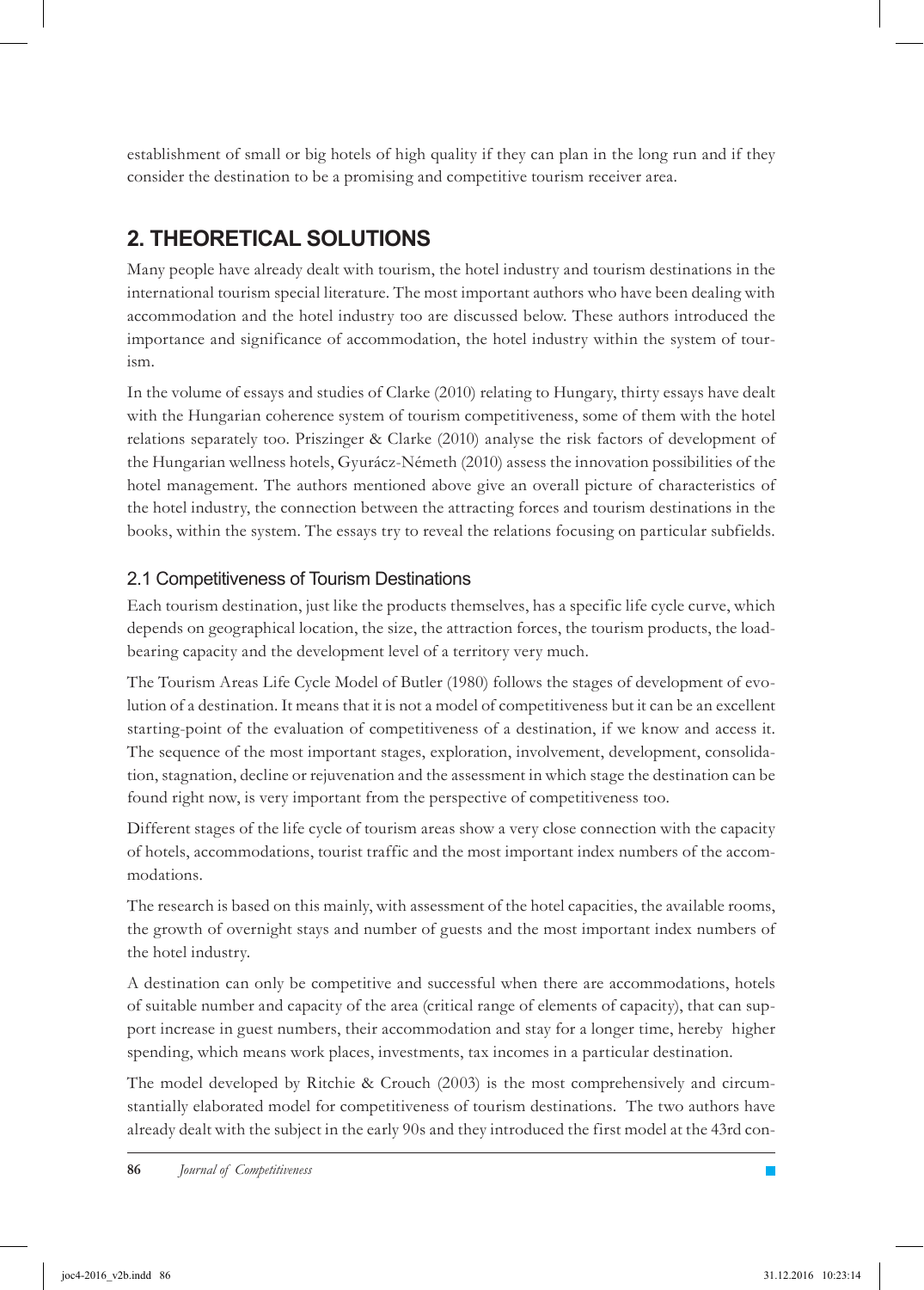gress of AIEST (Association Internationale d'Expert Scientifique du Tourism: International Association of Tourism Experts) in 1993, which they have continuously developed during the years. The fully developed version of the model appeared in 2003, which was published in a book. According to the model, the competitiveness of a tourism destination is basically determined by five main groups of subjects, which are still influenced by further external environmental factors too. The basic factors and resources mean the starting point that the further factors are built on. They have already been important from the point of view that one can decide whether the tourism destination is suitable for tourism development or not. The following factors belong here: state of the infrastructural resources, accessibility, human and financial resources, hospitality, tourism service providers, local political intention and support for the development of tourism. After the model, the central resources and attractive forces are built on the following factors: climate, flora and fauna, landscape, culture, history, events, programmes, entertainment facilities, religion, ethnic roots, etc., and the tourism superstructure, including the accommodations, hotels, hospitality, theme parks, etc.

From the view point of the competitiveness and success of a destination, the next level is about the destination management which plays a particular role. The main components belong to the scope of duties of tourism management; it means that they touch upon professional questions. They are as follows: marketing duties, organisations, service level, quality of the services, pieces of information, research.

The qualifying and strengthening factors belong to the following level, such as location, safety, and price level of the destination, interdependence, image, and capacities. All of them are influenced by the global macro and micro environments and the relative advantageous features of the destination and its competitive improvable resources.

The later and even more improved model of Ritchie & Crouch (2005) may describe the competitiveness of a destination most fully; it determines various territorial units to the examination possibility of a destination too. According to the two authors above, one can examine the competitiveness of a tourism destination at different levels: the level of macro regions, including several countries. According to UNWTO statistics, big tourism regions can be an example for this. However, within Europe, different countries can be grouped together from the point of view of tourism, for example the Mediterranean, the Scandinavian countries, the ski regions in the Alps. On a national level, that is advantageous from the perspective of the analysis because beside the national tourism statistics, the availability of other social, economic index-numbers can make the analysis easier too, as compared with other kinds of regional units where no wider ranging data is available.

An example of this would be data relating to a specific territory within a country, a large region or a comprehensive regional administrative unit. Other examples could be small and mediumsized regions within the country, for example in Europe these are planning-statistical regions (NUTS-2 level) or tourism regions or smaller regional units too. In Hungary these would be different counties and holiday regions (also called micro regions).

The models of Porter (1980, 1990) are the most well-known, because of their wide applicability. The earlier model of 1980 is dealing with a general strategy of competition. Two important ele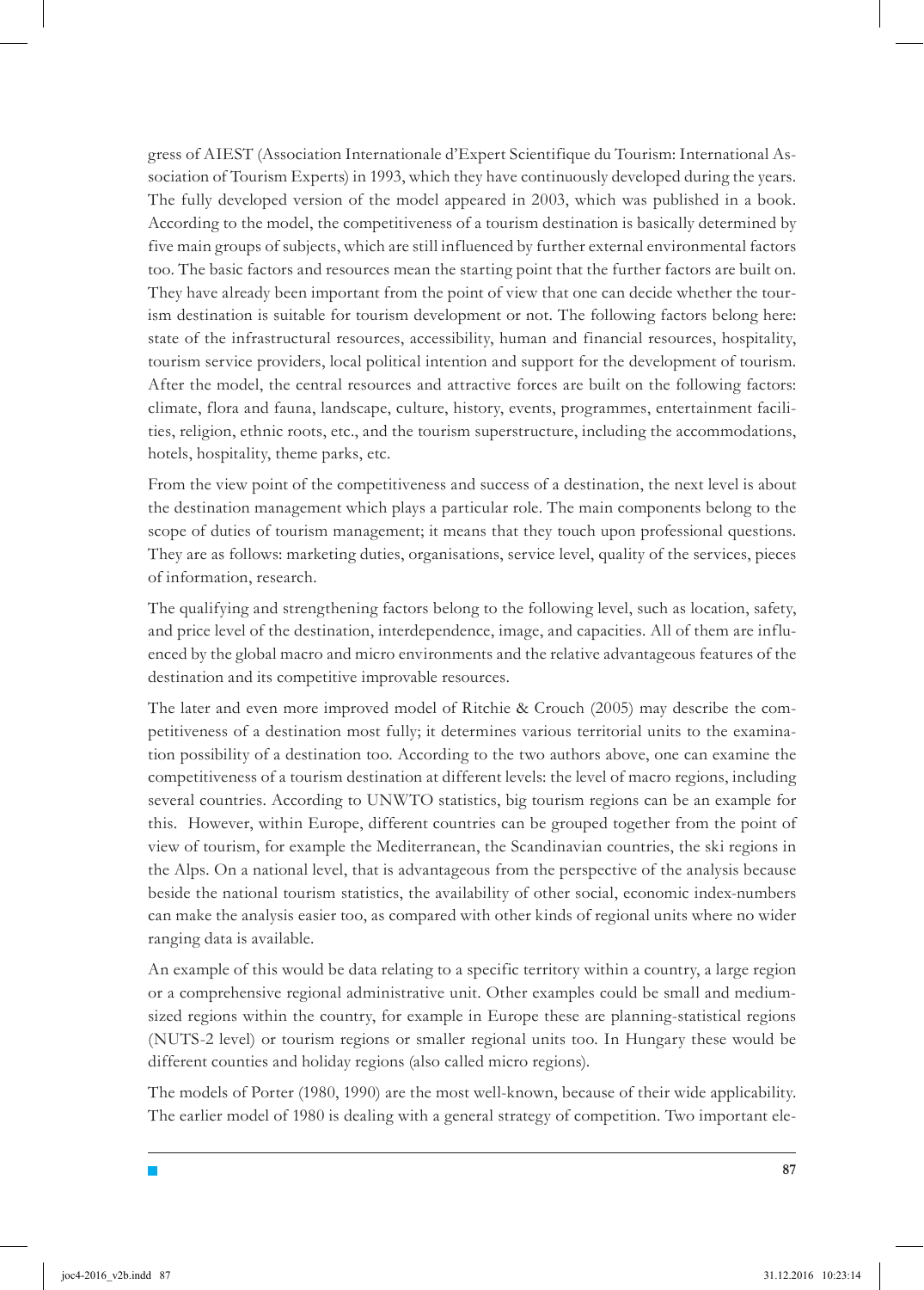ments of advantages of competitiveness are the scope of expenses and differentiation, distinctness. The Porter model of 1990 consists of five main components: first, competition still existing on the market, in case of a destination, the competition of the service providers of particular receiver areas, possible excessive hotel capacities, non-storability of the tourism products on the supply side, in this way, their damageability. The further four components are analysing demand and supply competition position of the destination, bargain position of the customers-suppliers, risks and danger situation caused by the newcomers and the replaceability of the destination. A tourism destination can be easily replaced by another destination with similar features by the tourists, but in the same way an investor can also choose another location for tourism investments of any kind in case of a hotel, theme park, restaurant and other projects.

It is also possible to describe and analyse the destination and the positions of the competitors in the hotel industry with the Porter model.

Poon (1993) accepts the model of Porter, but he is also criticizing it after which it can be used in production rather than in the service sector. Therefore, he worked out two model types too, one for the purposes of industrial production, while the other one for tourism destinations. In the destination model of Poon, the main emphasis is laid on the role of innovation and the quality in the destination model but he also considers important that tourism becomes a leading sector in the destination. Environmental elements, sustainability and strengthening of the service providing sector are important elements of successful destination strategy. Development and appearance of the tourism products that have not been present in the destination yet also constitute an important part of the strategy model.

The elaboration of the Price Competitiveness Model is linked with the name of Dwyer, Forsyth & Romao (2000). Prices are the main components of the model that are compared on purchasing power parity in case of different, international tourism destinations, primarily in case of countries. Those tourism expenditures get into the tourism consumer basket, with which one has to calculate in case of every single international travel, just like air-ticket, price of hotel room, transfer costs, boarding costs, price of admission tickets, etc. Constant change in the courses and prices as well as the collection of suitable data mean some difficulties as far as the exact and upto-date usability of the model is concerned, however, it provides a good basis for comparison in a particular moment of examination. A further problem is the varying levels of hotels and other services in different countries, which can even occur in different regions and cities of the same country as well. The prices of services can also differ significantly in various countries; there are some which are very cheap in a particular country and in the other one very expensive and vice versa. In case of greater travel distances, higher travel costs can distort the index, therefore in order to cut the effects of distortions the competitiveness index is given in three components. The fist one is the index of travel costs, the second one is the index of services used in the destination, while the third one introduces the former two indexes together in total. The advantages and disadvantages of the model are really the same because they narrow down the tourism competitiveness of a destination to comparison of the prices and the courses but it shows the affordable destinations for the tourists in a very clear way with the assistance of comparisons. Many tourists carry out a model analysis of a very simplified and comparative character before their travel, but this version based on more serious calculations is also applied by travel agencies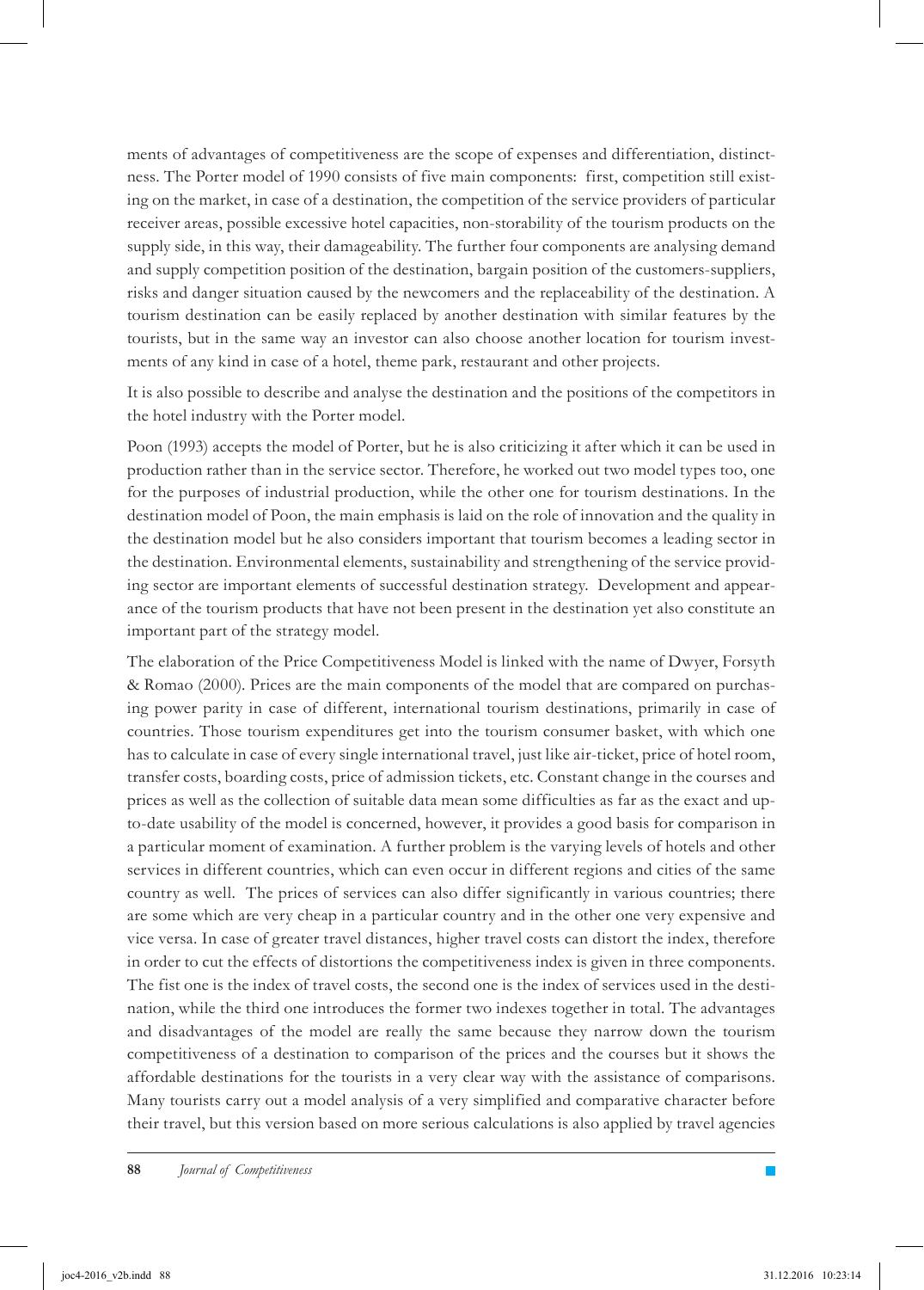and tourism organizations when they publish how much one euro or dollar tourism service is worth considering the price level of a particular country or how much it costs in comparison to the price level of their own country.

Dwyer worked out a new model with another co-author in 2004, which differs from the former price-competitiveness model (Dwyer & Kim (2004). The model uses the content elements of the Ritchie-Crouch model too, but it is different in two respects. Firstly, using the experience of the former price-competitiveness model, it includes the demand conditions that depend on the supply prices. The other one is connected to it, the dominant elements of social-economic welfare and quality of life which also influence the competitiveness.

The TTC Index (Travel and Tourism Competitiveness Index) was published by the World Economic Forum on the basis of the Travel & Tourism Competitiveness Report in 2007 for the first time. As part of the preparation, a number of organizations, i.e. UNWTO, WTTC and the IATA (International Air Transport Association) took part in the assessment of 124 countries. Its direct antecedent was the Competitiveness Monitor which was worked out by the WTTC to measure competitiveness with the assessment of 23 variables.

The TTCI global index shows the order of countries according to their tourism competitiveness. The former versions still consisted of 3 sub-indexes but the recent modified TTC Index (2015) have already been composed of 4 sub-indexes, which include 14 pillars and examined the components based on the main scope of subjects.



*Fig. 1 - The structure of the latest (2015) Travel and Tourism Competitiveness Index Source: WEF Travel and Tourism Competitiveness Index 2015*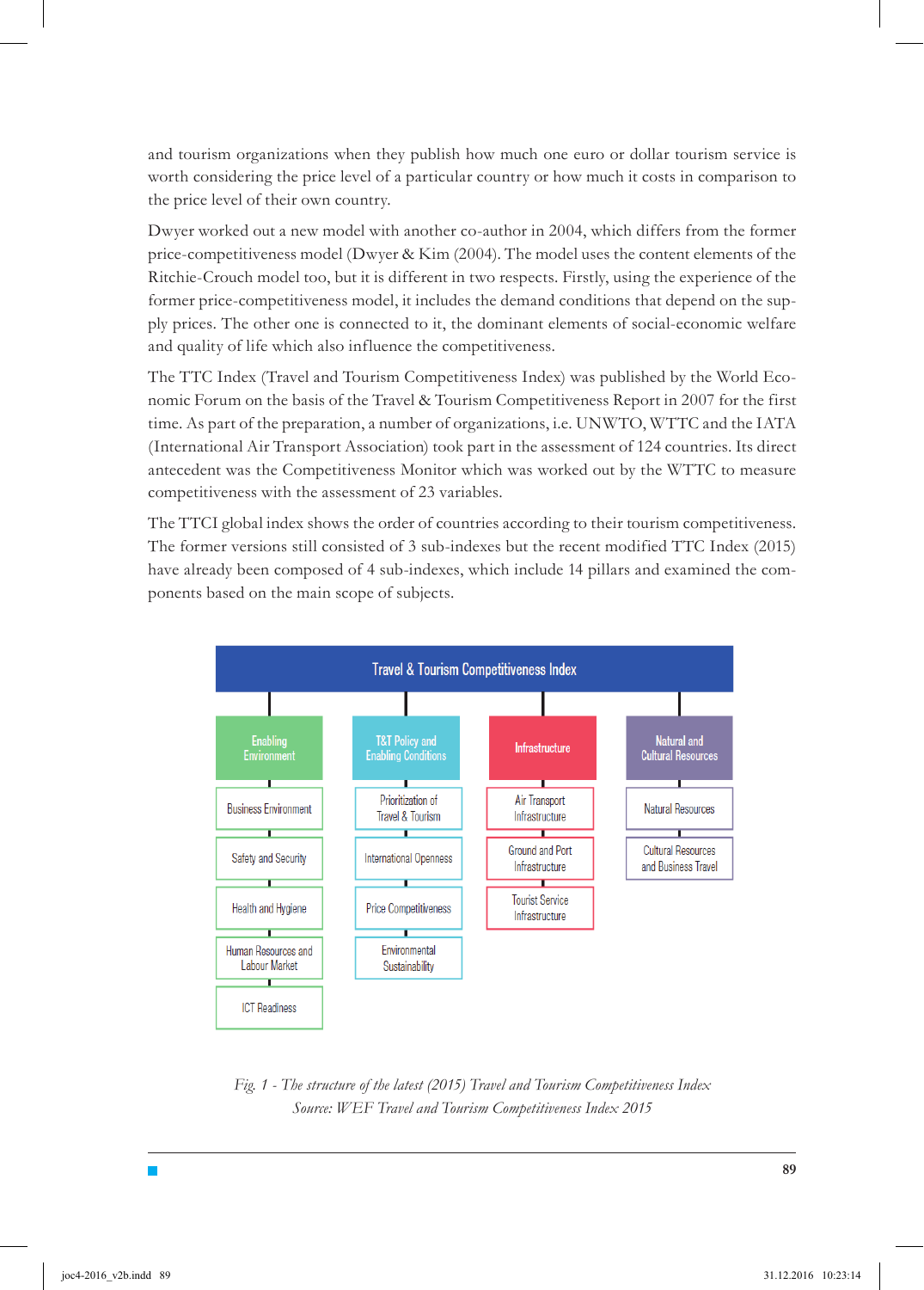Blanke & Chiesa (2009) say that the TTC Index has several weak and criticisable points:

the sub-indexes are included in the global index with the same emphasis which has been the bone of contention right from the beginning. It is favourable for some countries but for others, it is not. For example, it is clear that it is less complicated to modify the environment of regulations, make it competitive without investments too rather than change the elements of the infrastructure or the resources available.

The TTC Index shows the tourism competitiveness of individual countries while the tourism destinations do not cover the whole territory of the countries. While regulations usually refer to the whole country, with the exception of some federal, provincial, self-governing, etc. regulations, all of other important tourism indexes are only valid for the tourism destinations.

According to Vanhove (2011), the TTC Index can be considered static, as if it was a snap shot of the tourism competitiveness of the country, while the competitiveness models and their key factors can be considered dynamic, thanks to the effects of planning, innovation, destination management, quality management, etc.

The newest TTC Index of 2015 has already been assessing 141 countries and the methods were changed too. Instead of the former 79 indexes, they examine 90 indexes. Two-thirds of these are the measurement of statistical data, one-third is "Executive opinion survey".

From the assessed countries, economically and from the point of view of tourism, developed countries are on the top of the list in global order: 1. Spain (Value 5.31), 2. France (5.24), 3. Germany (5.12), 4. USA (5.12), 5. United Kingdom (5.12). From the V4 countries the order runs as follows: 37. Czech Republic (Value 4.22), 41. Hungary (4.14), 47. Poland (4.08) 61. Slovak Republic (3.84).

From the common profile picture of Hungary and Europe and Caucasus, one can see that among the 141 countries, Hungary and Europe are strong at the themes of Health and Hygiene, Safety and Security, Tourist Service.



*Fig.2 WEF TTCI Country Profile of Hungary The performance on the single indicators composing each pillar (1 to 7 scale, 1= worst score, 7 = best score) Source: WEF TTCI 2015 (p.174)*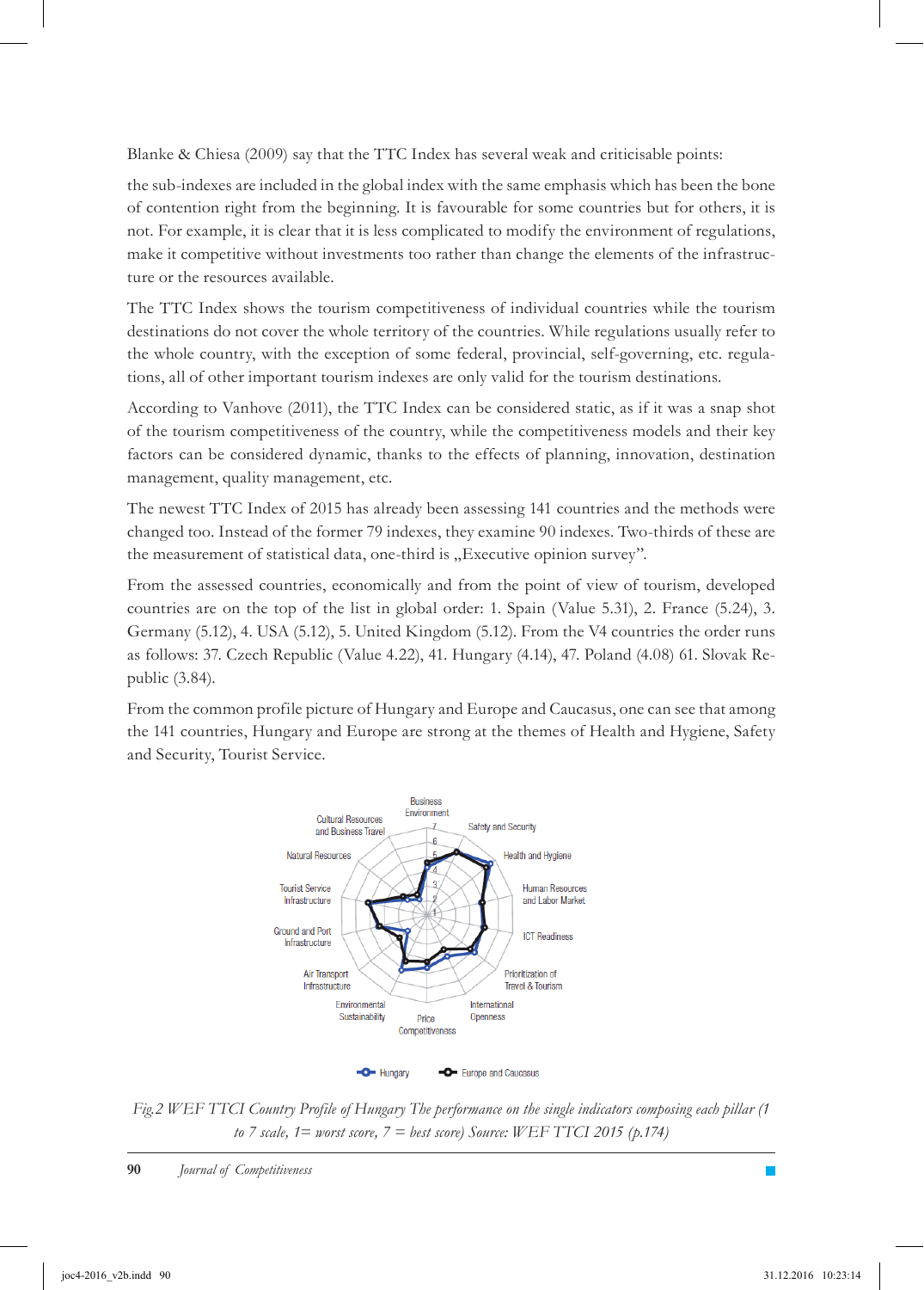The hotels belong to pillar 12, within that to the "Tourist Service Infrastructure" and within this the index 12.01 measures the hotels, the order of number of hotel rooms in relation to 100 people. "*The availability of sufficient quality accommodation, resorts and entertainment facilities can represent a significant competitive advantage for a country. We measure the level of tourism service infrastructure through the number of "upper- level" hotel rooms complemented by the extent of access to services such as car rentals and ATMs.*" (WEF TTCI, 2015)



*Fig.3 WEF TTCI, 12. Pilar - Tourist Service Infrastructure 12.01 Hotel Rooms Source: WEF TTCI 2005 (p. 466)* 

Malta with a low number of inhabitants is leading order of the countries in this category as far as the relative hotel capacity is concerned, but one can see that numerous small or medium-sized European countries also take a prominent place in the rank order. Spain, Italy and the USA can be found in the prominent places of the list too, in spite of their high number of constant inhabitants. This also proves the tourism reception capacity of these countries. In the order of hotels, the Czech Republic from the V4 countries got into the TOP 20, from the other V4 countries Hungary takes the 45th (Value 0.7), the Slovak Republic (Value 0.7) the 46th and Poland (Value 0.3) the 75th place.

#### 2.2 Key elements of the models in practice

The applicability of the competitiveness models differs from the regional delineations. Not each model is suitable for the assessment of small and big regional units and the approach methods of the examinations are significantly different from each other. However, one can also detect some overlap between several models and that the later models usually build on experience of the former ones too.

From the synthesis of the models, it is necessary to emphasize the most important common key elements (Vanhove, 2011), because every region can have specialities but not every model can be used for every region, so their use in practice can also be different.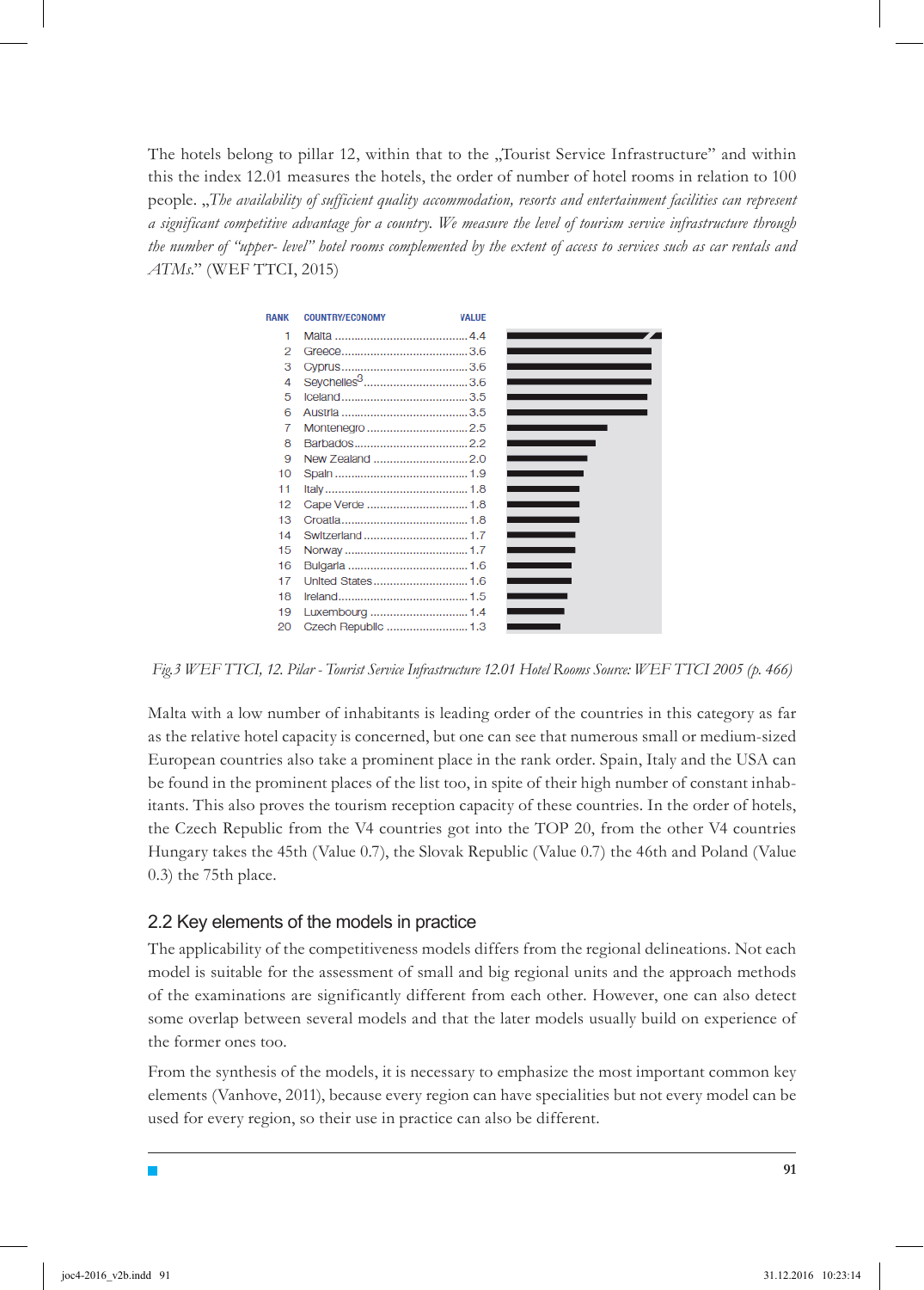Without any of the natural, man-made or cultural attractions, one could hardly imagine a successful tourism destination. The synergy effect of attractions can strengthen the attraction. This means that, if one can also find several attractions in a destination, the global attraction can be the multiple too (Puczkó & Rátz, 2000). The cultural elements are also included, so the hotel industry as well, which does not definitely mean any attraction on their own but they are absolutely necessary to the settlement of tourism. Some special or unique hotel types, which can provide special adventure or services, can already be attractions on their own, if the selection of a hotel means the main motivation. So, when choosing a hotel, the selection of the destination also happens, even though tourists choose the destination at first.

The incomes of the tourist traffic are generated by tourism, a general price level of the particular receiving area and in case of international tourism, and the rate of exchange of the sending and receiving country. An overestimated exchange rate of the receiving area makes the travel more expensive, an underestimated one can support, encourage it. Taxes also influence the prices, tourists can directly feel it through the value added tax, the sectoral taxes and the local taxes too.

At present, Hungary is a record holder within the European Union with 27% VAT, which is valid in the tourism-hospitality branch too, with the exception of its accommodation service where the advantageous tax rate of 18% is in force. The VAT tax rate of the accommodation tax rate is significantly higher than the average of 10% in the European Union, which makes the competitiveness of Hungarian accommodation service providers much worse on the international market.

After the standpoint of the HOTREC (2002), considering the fact that the VAT tax rates influence the competitiveness of the branch directly, the possible lowest VAT tax rate should be used for the hotel and catering services.

Innovation has two types of interpretation in the case of a destination. On the one hand, how quickly the results of the technical-technological innovations appear in the particular receiving area and how quickly the tourists can use and apply them. That can be a series of cultural programmes in the attraction sector but even a new theme park or the opening of a new hotel in the accommodation sector, which can also mean a new clientele for the destination. (Kovács, 2004).

The strategic planning is a must for each tourism destination, which means on the one hand, the regional development strategy in the medium and long run, on the other hand, the marketing strategy too.

The plans usually use internal and external situational analyses, competition analysis, and forecasts. They draw up the mission, determine the market segments, the target groups, the market position, the strategy and the plan of actions how to reach them. Beside a continuous control, if needed, they modify the plans and the targets to be reached (Kozma, 2006).

Positioning of a tourism destination is a more complicated and lengthier process than the usual segmentation of products, determination of the target markets and the market positioning. The most important elements of positioning of a destination are evolvement of the advantageous image, its maintenance, its distinctness from other destinations and its introduction to the potential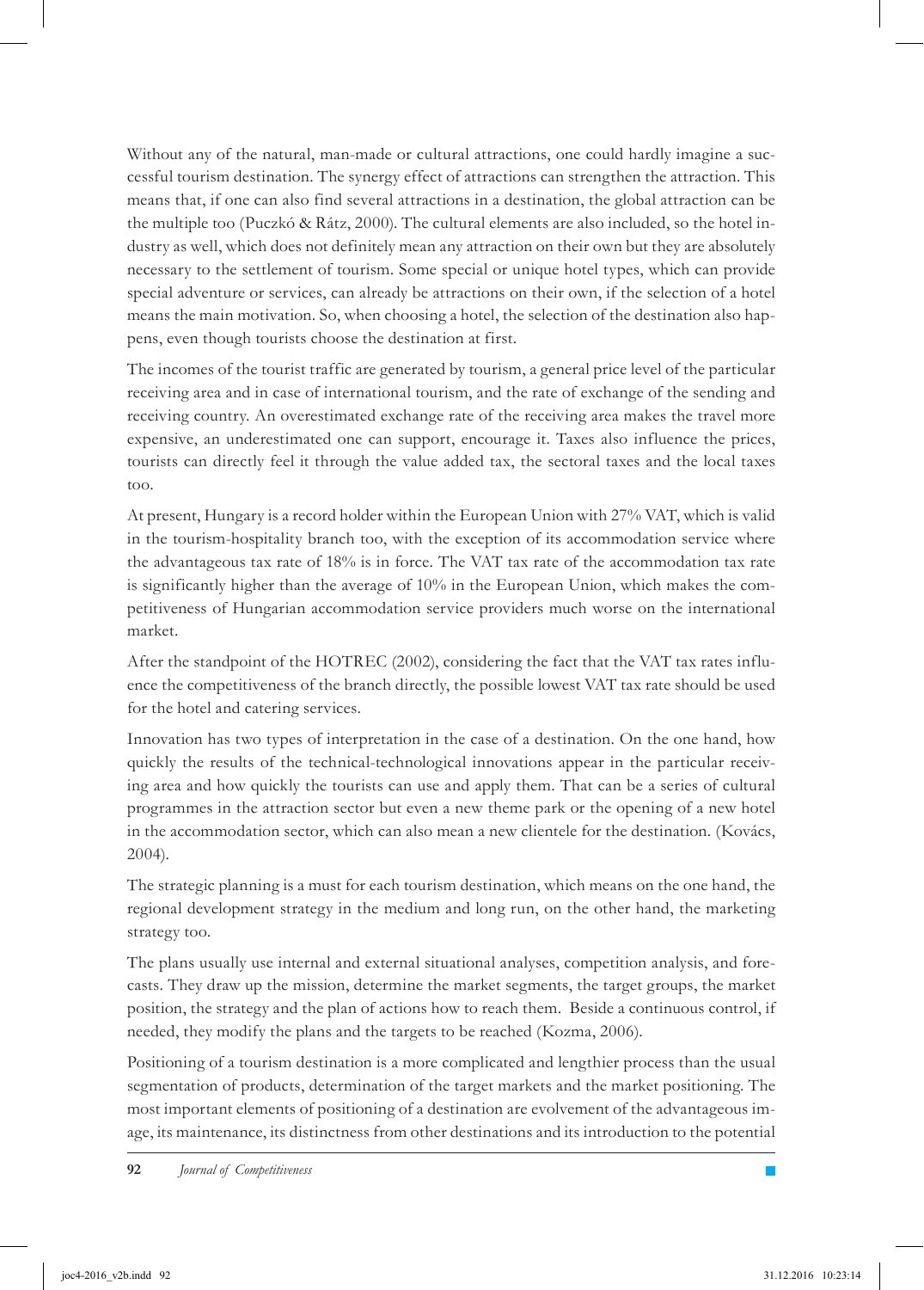tourists. One best example for the branding of a tourism destination is St. Moritz in Switzerland, where the brand policy that had been used consistently over long years produced the expected results and it became well-known all over the world. (Ferner, 1994).

According to Piskóti (2012), the '*branding of the areas, regions is not a one-time, clear duty but the building of a – often complicated – brand system is needed. Building of a brand is especially important in the field of tourism.*' He found a coherent system of elements of the regional tourism brand system and described a possible version of the main steps of the brand's building. (Piskóti, 2012).

For the successful operation of a tourism destination, it is necessary that professional organizations, tourism clusters, local governments, educational institutions, chambers and the enterprises cooperate on a suitable level, even if, especially in the case of enterprises, it is about counterincentives and they are competitors of each other too. The development of the TDM (Tourism Destination Management) system in Hungary based on international samples is essentially about this and '*its target is the establishment of the system of a sustainable and competitive system of tourism and its operation in the region receiving tourists.*' (Lengyel M., 2008).

Buhalis (2000) considers the marketing role of a destination very important, like Tsai, Song & Wong (2009), beside several factors, they emphasize the role of marketing and human capital, and both in case of the destinations and the competitiveness of the hotel industry, in case of the hotels, the educational level and the role of training are of high importance too. The principle to develop tourism to a leading branch in the destination (Poon, 1993), (Vanhove, 2011) is both a target and it is very important for a successful and competitive receiving area too. Quality management and quality approach will be essential for each tourism enterprise, the number of high quality services provide the perceptible quality for the tourists in a destination. In addition to company and other general quality management systems, the legal regulations and the observation of the ethical norms and their making observed by the authorities are also very important (Code of Conduct, Code of Practice), which can be achieved through regular controls. Most of the qualifying systems that are used in the field of tourism (Hotelstars Union, TÜV Rheinland, ISO, EHQ, Leed, Green Hotel, etc.) serve the same target directly or indirectly. We can also make a detailed analysis of the hotel industry if we have the suitable hotel data, on the basis of which one can count the kind of indexes (Fair share, Market share, Market Penetration Index, Average Rate Index, Revenue Generation Index) that can be used in practice too in order to assess tourism and the hotel industry, if we want to compare and assess two or more destinations on the basis of exact data, in the sphere of competitors. (Géher, 2000) Sustainability in the hotel industry is becoming increasingly important too. More than a hundred hotels won the title of Green Hotel in Hungary in the past twenty years, the majority of these hotels can be found in the regions that are developed from the point of view of tourism which can also contribute to the improvement of the competitiveness in the particular destinations. Besides environmental sustainability, economic sustainability is also important and the accommodation sector has to apply the current sustainability measures too for the sake of economic development (Jurigová, Tučková & Kuncová 2016).

The measurement of the GDP on regional level and the comparison of the most important indicators of tourism, including the hotel industry, are commonly used in Hungary too, on the basis of the indicators of the HCSO. The monitoring system for destinations that is recommended by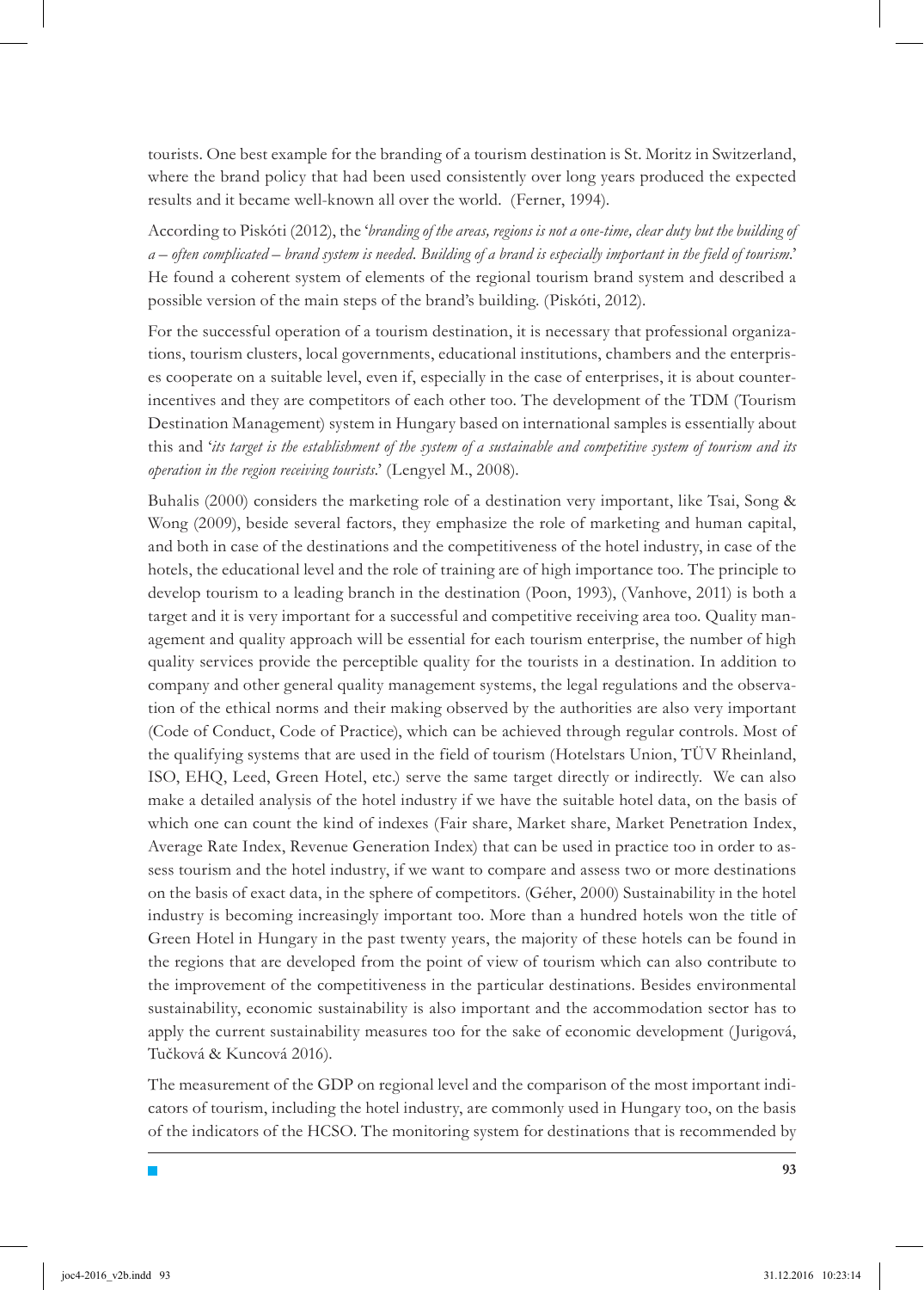Jurigová & Lencsésová (2015) and the environmental, economic and social indicators that are also included can be applied to the tourism destinations in Hungary too. I also applied similar indicators that are measured and published by the Hungarian Central Statistical Office during my primary research. According to the results of the research of Vaškó & Abrhám (2015), most visitors search for the accommodations (88 percent) and the destinations (87%) on the internet. Currently internet platforms can already influence the marketability and the success of the tourism destinations, within this that of the hotels to a significant extent and they also affect the competitiveness. The investments of companies which apply innovative (Olaniyi & Reidolf 2015) and sustainable eco-system technologies in rural areas can also contribute to the development and competitiveness of the tourism destinations (Laužikas, Tindale, Bilota, & Bielousovaité 2015). There are examples for this in Hungary too. The success of some new rural eco-hotels can prove that innovation and sustainable solutions are more and more important in the hotel industry. Other organisations, for example the so-called clusters can also contribute to the sustainable development of a destination (Tvaronavičiené, Razminiené & Piccinetti 2015). The biggest and most important tourism cluster in Hungary is the Pannon Thermal Cluster that is gathering the thermal baths of the western part of the country. These baths are in close connection with the hotels because the biggest hotel capacities and the hotels of the highest quality can be found operating next to them.

### **3. OBJECTIVES AND METHODOLOGY**

The main objective of the paper is to investigate the impact of the hotel industry on the competitiveness of Hungary's tourism regions. The paper is a part of research that aims to analyse regional and qualitative structure, competitiveness of Hungarian hotel industry and its contribution to the development of a particular destination. The literature review deals with assessment of the most important models relating to competitiveness of the destinations of the hotel industry and tourism. The target of the study of the destination competitiveness models was to reveal the role of the hotels in the models which mostly consider the role of the hotels, the accommodations as part of the infrastructure. The role of the hotels is highly significant because the main part of the incomes from tourism is realised by the enterprises in the tourism destinations.

The empiric research analyses Hungarian hotel industry on the level of micro regions, on the basis of economic and social indexes, tourism and hotel index-numbers. I examined and introduced the relationship between them with SPSS research and data analysis. The research span from 2007 until 2015 and it was performed with collection and analysis of the economic, social, regional and data on tourism and within this detailed hotel data that originate from the database of KSH.

The SPSS research touched upon more than thirty types of economic and social index-numbers (e.g. PIT per capita, number of enterprises per one thousand inhabitants, the proportion of job hunters within the total population, proportion of the pensioners, housing stock per one thousand people, the number of cars per one thousand inhabitants, the number of family doctors per one thousand people, the number of students per one thousand inhabitants, number of family doctors, etc.) and more than 15 types of indexes of tourism, hotel industry (e.g. number of guests,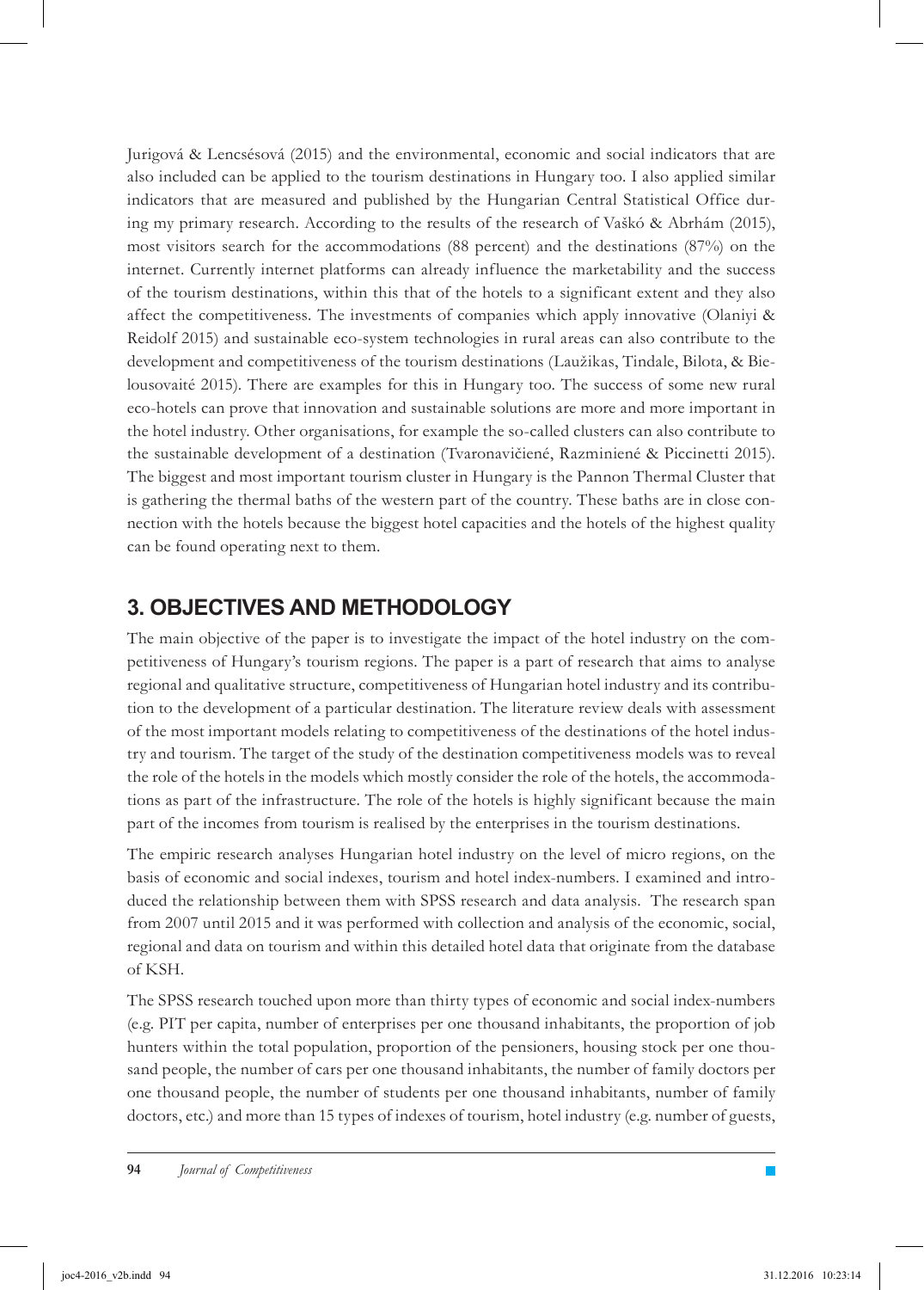overnight stays, accommodations, hotels, capacity, occupation indexes, average price, RevPar, incomes, etc.) for all micro regions and in every year. I collected and grouped the data from the database of HCSO (KSH) and then, I prepared them for the data input and the assessment.

The research encountered numerous objective difficulties, including the fact that a lot of legal rules have changed influencing the possibility of future comparison of the statistical data. The number of micro regions, later districts, has changed during the assessment period in Hungary, therefore, this also caused difficulties in following the changes in the input and data processing, and the changes do not, or only at an inessential extent, distort the results.

There were changes in the legal regulations regarding tourism and hotels. The Government Decree 239/2009 (X.20.) on conditions applicable to the provision of accommodation and to issuing licences for operating accommodations was published for example. The Hotelstars Union hotel qualifying system was introduced in Hungary and in numerous countries in Europe, which also influenced the hotel industry and the quality categories of hotels.

As the use of the Hotelstars Union system did not become compulsory and a great number of hotels did not qualify themselves either, a new hotel category appeared in the statistics of HCSO as in the year of 2012: the large number of the non-qualified hotels "without category". For example in the year 2012, the proportion of the non-qualified hotels was more than ten percent, which did not enable the exact follow-up of the hotel categories unfortunately any more.

As part of the research, I conducted 32 structured interviews with experts in this area, who were concerned in one form or another. Among the interviewees, there were hotel owners, hotel leaders, chief executives of tourism professional unions, mayors of cities who are significant from the point of view of tourism, experts dealing with regional developments, leaders of tourism management, educators, researchers who participate in university tourism education, or who cover some areas in tourism education.

### **4. RESULTS AND DISCUSSION**

The research of tourism on a regional level has some traditions in Hungary (Aubert, 2007)

(Fehér & Kóródi 2008), which I have studied as a starting point, but I also extended my research into the detailed index-numbers in connection with the hotel industry, (Occupancy, Average Rate, RevPAR, Revenue, etc.) that have not been used previously because it was not about the research of the hotel industry.

Basically, those micro regions are significant, as far as the hotel supply is concerned, where one can find cities and settlements that are important from the view point of tourism and hotels, and commercial accommodations are also operating. According to the data from 2011, there was no single hotel operated in 38 from the 175 micro regions. This means just a quarter of the micro regions and also the territory of the country. There were just three counties in the country where at least one hotel was operating in each micro region, for example Zala, Csongrád and Tolna, however, in the micro regions on different places of the country, there was really operating only one hotel (HCSO, 2012).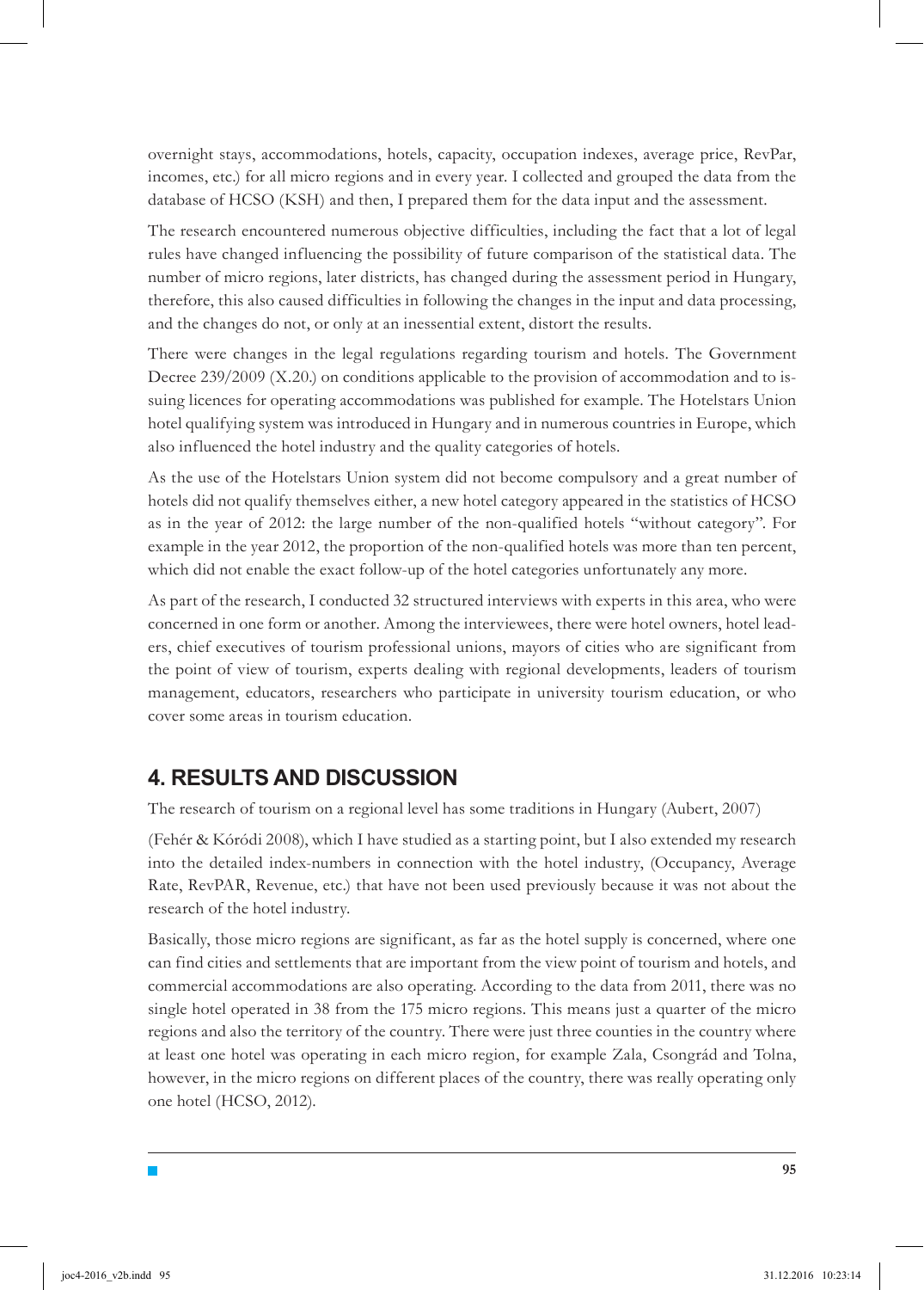During the analysis, I aimed to introduce numerical links between the two main groups of variables, the economic and social development levels of the destination and its importance, competitiveness in the hotel industry and tourism.

The level of economic development is in moderately strong connection with the relative indexes of tourism (indexes per 1000 permanent residents). The more developed micro regions have, a bigger capacity for tourism.

One also has to make a difference between the micro regions with significant tourism attraction and those with modest attraction but developed economy when analysing the micro regions. In general, one can state that leisure tourism is typical for those mentioned above and accordingly, the holiday, medical and wellness hotels are dominant from the types of settled hotels in these tourism destinations.

An economically advanced micro region including developed cities, which is an administrative centre too and where industry is developed and one can recognise the presence of logistic centres, a knowledge center, the level of development of the region itself generates tourism, economic activity is necessarily accompanied by the profession-tourism.

In general, different types of the city hotels are operating in these settlements, the business and conference hotels specialised for MICE are of enhanced importance.

One can recognise a group of the micro regions in which the hotel activity is very strong. I have grouped each micro region according to the hotel indexes on the basis of the 2011 data, using the following method: hierarchical cluster analysis with the Ward's method, taking the Euclidean distances for the basis.

In the research, I examined casual links between the data with economic and hotel types first of all, therefore, I examined the difference between the economic performances of the groups generated on the basis of relative hotel indexes with an analysis of variance (ANOVA). Instead of the Pearson's correlations, we applied the analysis of variance in order to confirm the results, making them more sophisticated. The three clusters received the following average points of the economic development factor:

|             | N   | Mean       | Deviation | Std. Deviation | Minimum    | Maximum |
|-------------|-----|------------|-----------|----------------|------------|---------|
| Most active | 8   | 1,1900167  | ,82896993 | ,29308513      | $-25722$   | 2,12174 |
| Active      | 15  | .5474382   | ,79028870 | ,20405166      | $-1,11988$ | 1,70255 |
| Less active | 152 | $-1166560$ | ,97162702 | ,07880936      | $-2,89395$ | 2,04289 |
| Total       | 175 | ,000000    | 1,0000000 | ,07559289      | $-2,89395$ | 2,12174 |

Tab. 1 - Activity and Competitiveness of the Hotel Industry in Hungary by micro-regions Source: results, own research

As it can be seen from the above table of the group averages above, there is a significant difference between the levels of economic development of the micro regions that are active from the hotels' point of view. Its tendency confirms positive causal link we received during the correlation calculation. The η2 (Eta-squared) index gives the strength of relation, which can be calcu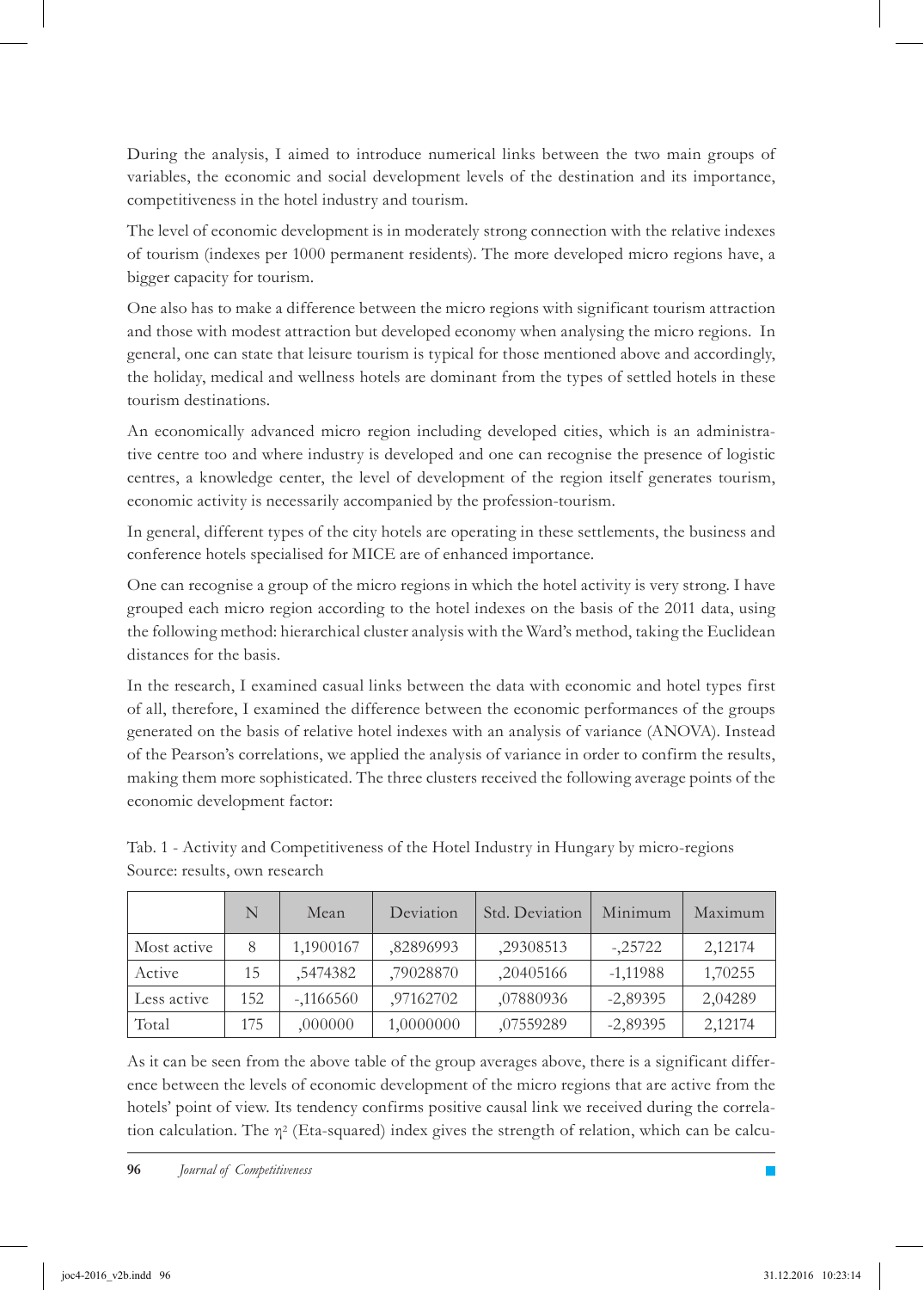lated on the basis of the analysis of variance (ANOVA). In this case,  $\eta^2$ =10.18. It means that our grouping on the basis of the hotel indexes explains the level of development of the micro regions in 10.18 per cent, which is relatively low, but it is a strong explanation power.

|             | N   | Names of the micro-regions in Hungary                                                                                                                                                               |  |
|-------------|-----|-----------------------------------------------------------------------------------------------------------------------------------------------------------------------------------------------------|--|
| Most Active | 8   | Hévíz, Csepreg (Bük), Balatonföldvári, Balatonfüredi, Hajdúszobos-<br>zlói, Sárvári, Siófoki, Zalakarosi micro-regions.                                                                             |  |
| Active      | 15  | Balatonalmádi, Bélapátfalvai, Budapest, Egri, Fonyódi, Gárdonyi,<br>Gyulai, Keszthelyi, Mosonmagyaróvári, Siklósi, Sopron-Fertődi,<br>Sümegi, Szentgotthárdi, Tokaji, Zalaszentgróti micro-regions. |  |
| Less active | 152 | Rest micro-regions of Hungary                                                                                                                                                                       |  |
| Total       | 175 | All micro-regions of Hungary                                                                                                                                                                        |  |

Tab. 2 - Activity and Competitiveness of the Hotel Industry in Hungary by micro-regions Source: own research

From the three groups, those micro regions can be found in the first one (Hévíz, Csepreg (Bük), micro regions of Balatonföldvár, Balatonfüred, Hajdúszoboszló, Sárvár, Siófok, Zalakaros) where, as compared with the population, the relative (per 1000 inhabitants) index-numbers are the highest and one can feel close connection with the level of economic-social development and tourism, within this the level of development of the hotel industry and its competitiveness as well.

Apart from the capital, the highest quality-level hotels can be found here, those that produce the best index-numbers (Occupancy, Average Rate, RevPAR, Room revenue, Total revenue). In 2013, for example in Sárvár, the  $4^*$  and  $5^*$  hotels reached the highest average rate in the country as far as their prices are concerned. (HCSO, 2014)

If we did not consider it on the micro region but on the settlement level, 7 settlements from this group are included in the TOP 10 list of Hungary in respect of overnights.

In the second group (micro-regions of Balatonalmádi, Bélapátfalva, Budapest, Eger, Fonyód, Gárdony, Gyula, Keszthely, Mosonmagyaróvár, Siklós, Sopron-Fertőd, Sümeg, Szentgotthárd, Tokaj, Zalaszentgrót), the settlements still have significant tourism and hotel industry, as a result of high number of population, the relative indexes per 1000 inhabitants show a less advantageous picture in comparison to the first group.

Budapest got into this group, which was still treated as a micro region when the analysis was prepared and because of its number of inhabitants (1.7 million inhabitants in 2011) it could not get into the first group. The most important tourism attraction can be found in the settlements belonging to the first two groups in the country, the important locations of the medical tourism, the best medical and amusement baths and the related spa wellness hotels.

Hotels of the top category and the highest income and best index-numbers can be found in the 5th district of Budapest, along the Danube or next to it, the majority of which belong to big chains of hotels (Four-Season, InterContinental, Marriott, Kempinski, Accor-Sofitel).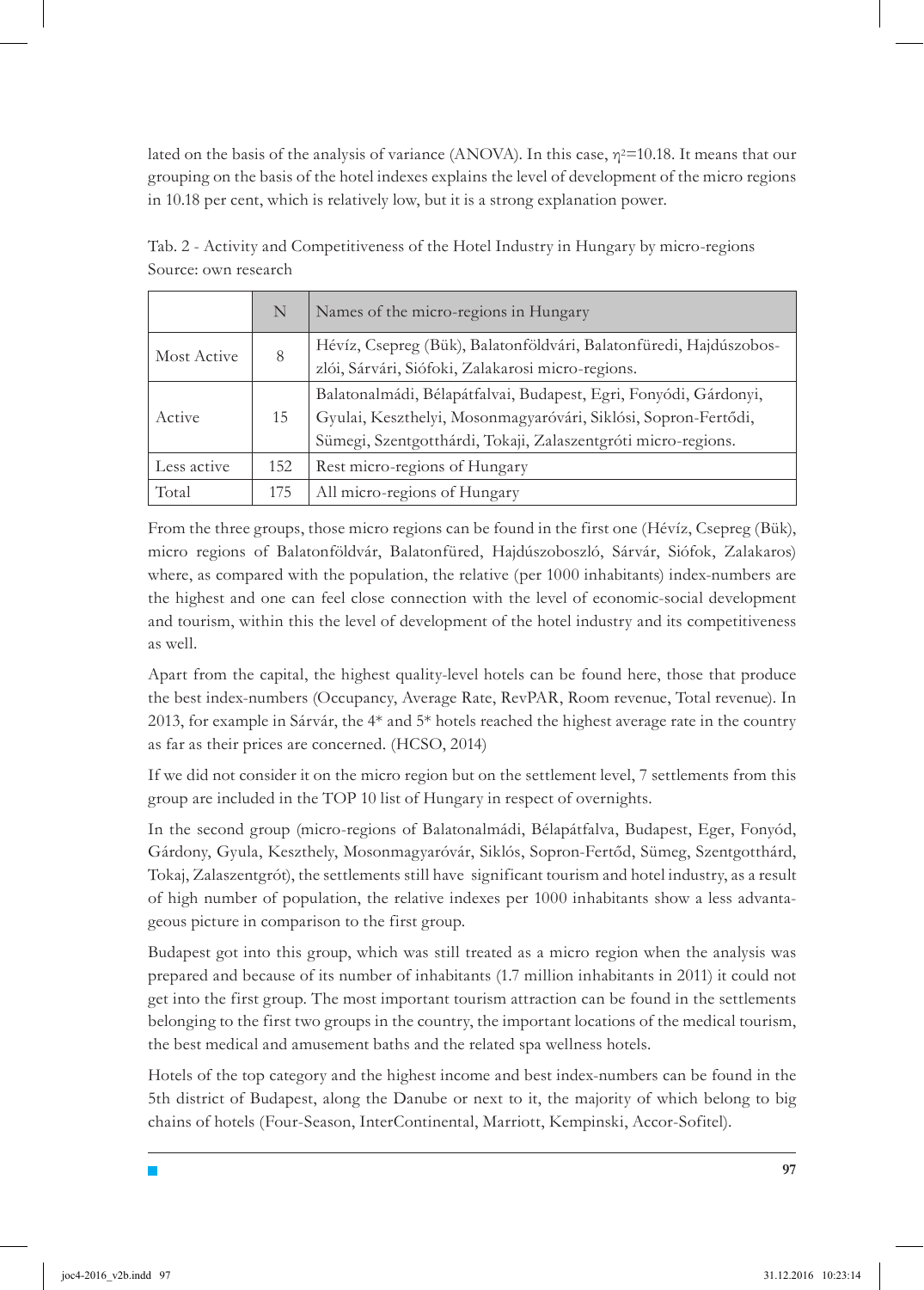The third group (152 micro-region) became a big summary group, what they share is that on the basis of the relative development level indexes, from the point of view of tourism, they do not belong to the micro regions with favourable indexes any more.

These 152 micro regions can be divided into further 3 sub-groups, from which in the first group, encompassing circa 30 micro regions, tourism is still considered significant.

Large rural cities, types of medical and holiday resorts belong here, where the hotel capacity is lower, but there are still some tourism attractions, including baths, and from the professional tourism (MICE) primarily business tourism is present in these cities. On the basis of the calculated indexes, two large cities were also included, which have more than 100,000 permanent residents, all of them are important industrial, in particular, automotive centres. Thanks to the activity of the Audi factory in Győr, and Mercedes in Kecskemét, business tourism is significant, but because of a high number of inhabitants, relative indexes are not so favourable any more.

The hotel and accommodation capacity is in the third sub-group (about 80 micro regions), already very low, they are rather able to meet requirements of the domestic tourists, the number of foreign overnight stays is already very low.

The forty or so micro regions belong to the third sub-group, where there are not any hotels and tourism is not typical either.

In the horizontal drawn by each main component and the level of economic development of the micro region, the location of each region can be drafted. As Fig. 4 shows, the populous group of the micro regions belongs to the rank with a low tourism reception capacity. We can see on the scatter graphic that both the low and the high level of economic developments can belong to it, e.g. industrial centres or lagging regions. Besides, we can see another group too, the rank of regions with significant tourism reception capacity. It is apparent that a higher level of economic development accompanies a bigger tourism reception capacity. The previous correlation, the analysis of variance indicated these relations.



*Fig. 4 – Scatter graph. Tourism Capacitability and the Economic Development (Vertical: Tourism C. / Horizontal: Economic D.) Source: own research*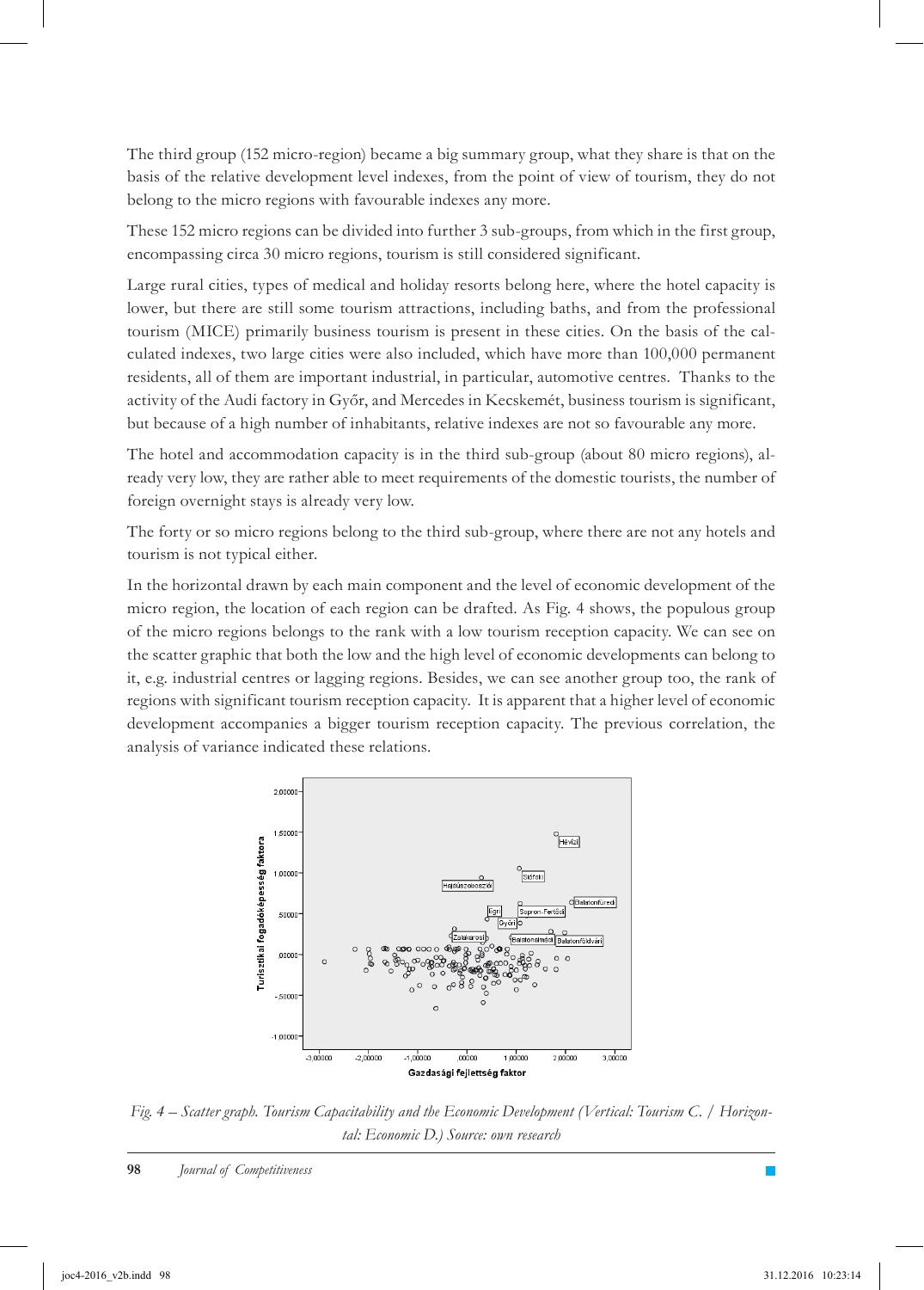It is also worth analysing how the values of other main components relate to the level of economic development. It reveals that the correlation is stronger because the level of economic development and the tourism capacity utilization and rentability correlate relatively strongly (statistically medium strength)  $(r=0,44)$ .

Thus, one can see that the tourism reception capacity itself is in less strong connection (but it can still be shown) with the level of economic development because the tourism attraction is dominant by the developments and capacity extensions, however, the level of economic development and the tourism economic efficiency indexes on the micro region level show a stronger correlation. It means that one can reach a significant REVPAR index in an economically advanced region, or an economical branch of tourism industry can establish the basis of the level of economic development on its own.

The hotel economic efficiency indexes (capacity utilization, room utilization, charge for accommodation per night, REVPAR index, room average price) are significantly different in those micro regions where outstanding, significant and low hotel activity is typical. To prove this, we performed an analysis of variance again, where the level of the growth of capacity was the dependent variable, while the previously formed three micro regional groups which were differently active from the point of view of tourism was the independent variable.

I compared the micro regions that were grouped after the economic-social development indexes and those grouped according to the hotel activity with each other. I used the method of crosstabulation. Those regions which possess tourism with a strong hotel basis must belong to the advanced economic regions. If it succeeds to establish a tourism centre, its economic returns do not fall behind either.

It means that economic development on the micro region level is in connection with the relative economic development of the hotel industry. The higher level of economic development means the higher the level of capacities and income in the hotel industry are, and the higher level of hotel activity is accompanied by a better economic potential.

We had to complete the quantitative assessments by questions and answers to the structured interviews because the numbers did not reveal all correlations either; a qualitative assessment was needed too. The regional concentration of the hotel industry in Hungary was considered as a fact that has developed during decades and it cannot be changed very much for some time either.

There have been contradicting opinions about one important question which related to the focus of improvement of the hotel industry, whether it was the contribution to improvement of the underdeveloped regions or to further development of the already more advanced regions.

This was the question, to which we received the most different answers and there were extremely polarized opinions too.

'*Improvement can contribute to development of tourism in undeveloped regions better. Creation of new jobs, through suppliers can contribute to development of economy too.*'

It was also submitted that tourism and the hotel industry really contribute to further development of the developed areas; however, they do not equalize but rather increase the differences between the developed and the less developed regions.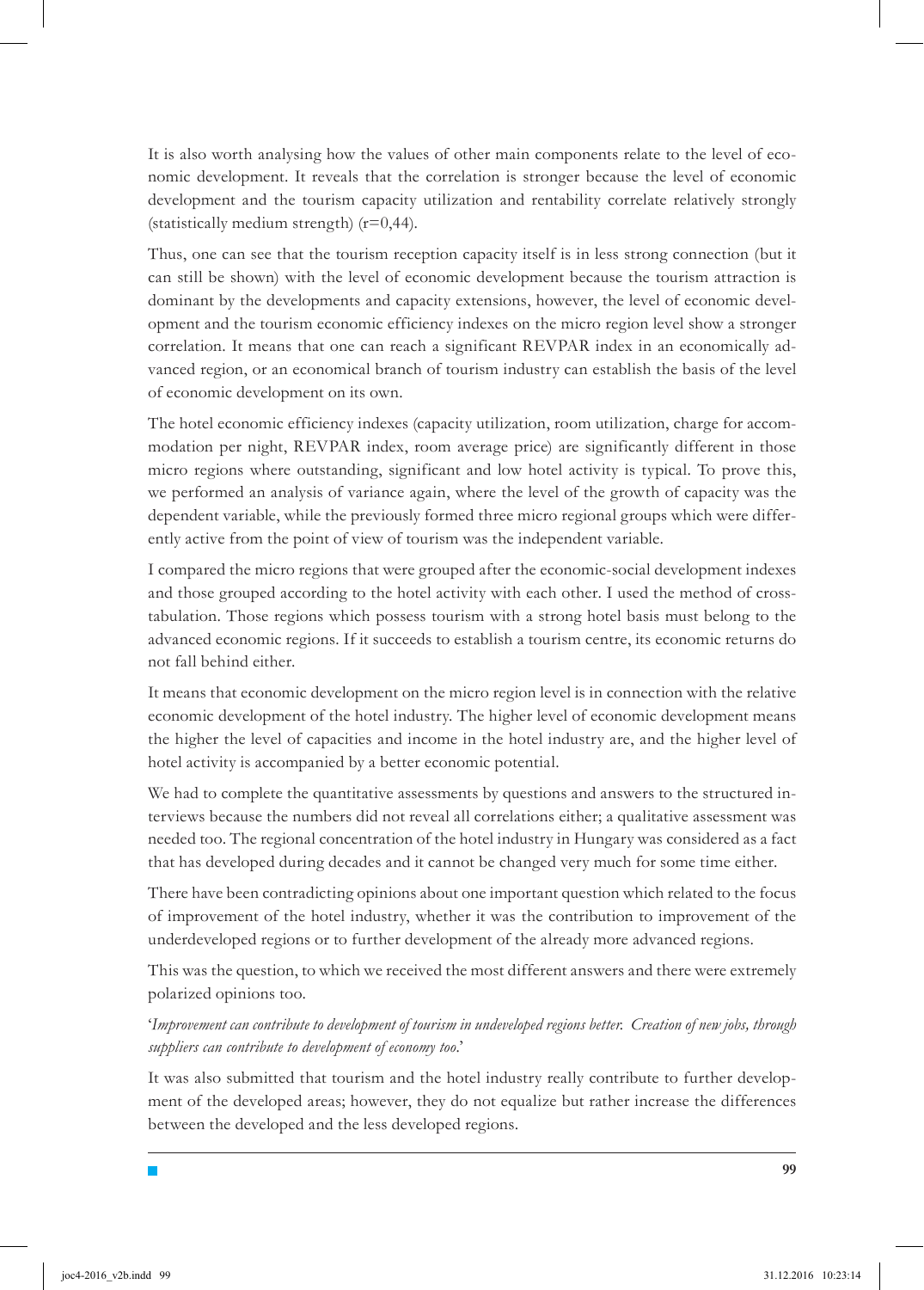One mayor of the first ten Hungarian cities leading overnight stays in Hungary said that they supported new hotel investments, as far as they provided the basic infrastructure for the "greenfield" projects and the administration deadlines, where the local government was competent, would be handled flexibly and, if it was necessary, they could extend them several times too. Currently, it is not typical any more that local governments try to attract investors to their grounds with very much reduced prices; everybody wants to sell the grounds at the highest possible price.

Two opinions were typical in connection with competitiveness of the Hungarian hotel industry.

Firstly, there is no problem with the quality and the personnel, the hotels have been even better and more competitive since the renewals, the continuous service extension investments and the introduction of the Hotelstars Union system. More than sixty per cent of hotels had become controlled and qualified hotels in Hungary by the year 2015. One can rarely find 1- and 2-star hotels in Budapest and in the country, in the last ten years, the investors mainly built 4- star hotels (HCSO).

The subjective assessments on the hotel review sites also show that the hotels are even better qualified; one can experience extreme complaints for the services only very rarely.

Internationally, we heard rather negative and pessimistic opinions. Many of respondents emphasized that among the capitals that are included in the European hotel comparisons, Budapest is listed almost last in respect of the hotel industry indexes. Vienna and Prague, which are the main competitors from the point of view of tourism, overtake Budapest in every respect. It is necessary to point out that the problem is not with the quality of hotels, since Budapest is welcoming the guests with a range of high quality hotels as a whole. In connection with Prague, one has to mark that just over twenty years ago, at the time of the political transformation, the Hungarian capital had already surpassed the Czechoslovak capital in respect of the tourism possibilities and the exact indexes. The reasons have already been analysed by many people and they revealed that the roots point far beyond the frames of the hotel industry but even those of tourism as well. A foreign researcher's study about the tourism of Eastern Europe joins this idea, Hall, R.D. (1993), which included the 1980s and 1990s and some years after the political transformation, at that time he still considered Hungary to be the leading tourism destination of the region, which was proved objectively by the statistics of that time too. From the results of the research, the empiric hotel research (SPSS) could objectively show the most important tourism destinations on the basis of quantitative data and also that development and competitiveness of particular destinations are in close connection with development of the hotel industry in the region. The preceding research of other authors (Aubert, 2007), (Fehér & Kóródi 2008) also arrived at the same result as far as the destinations are concerned. However, they did not study the issue from the point of view of the hotel industry though they also emphasized the importance of accommodations. However, the results of the structured interviews give reason for debates on many issues, as the experts also drafted different opinions in respect of development and competitiveness of the tourism destinations in Hungary.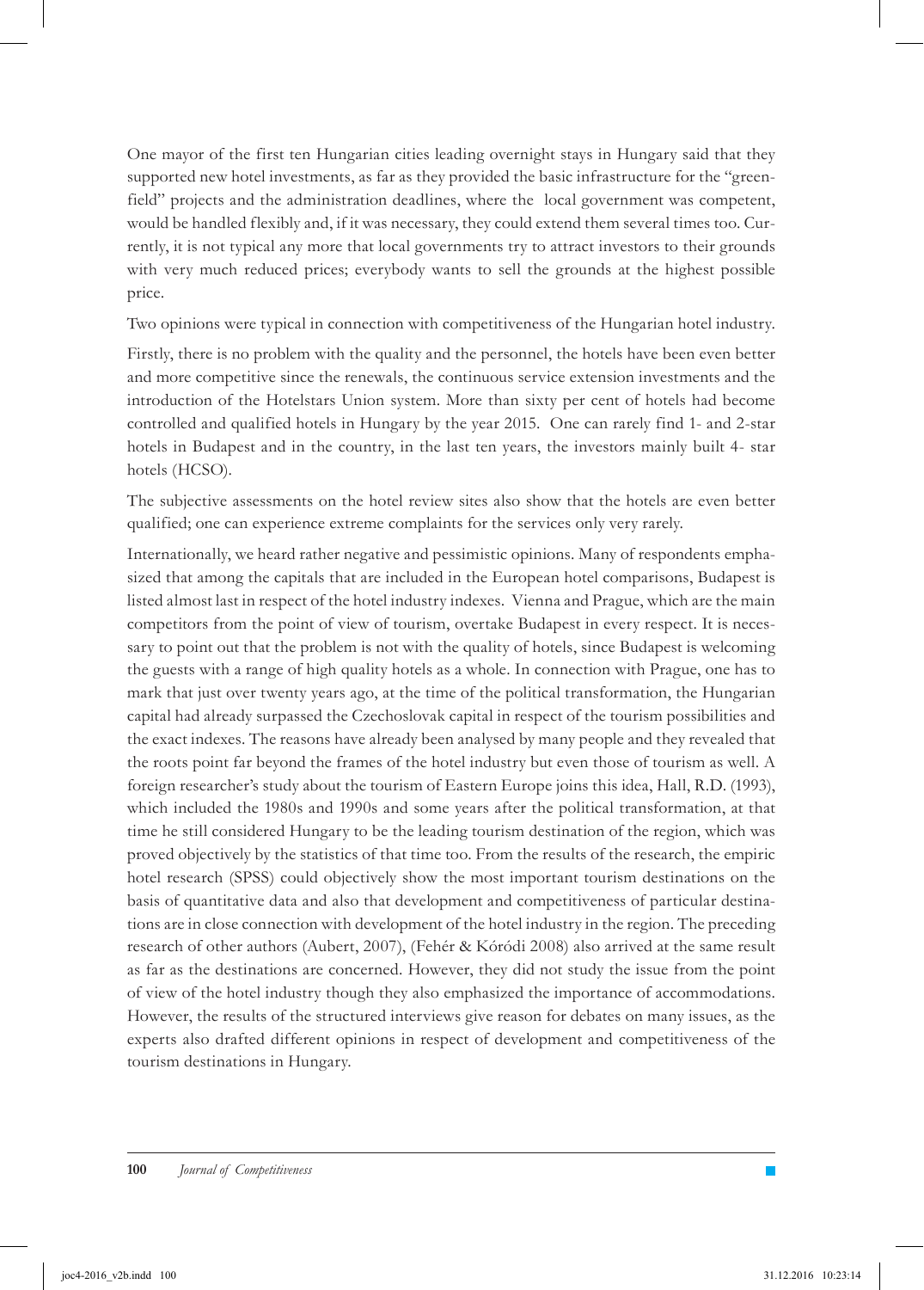### **5. CONCLUSION**

Tourism and within this the hotel industry is very concentrated in Hungary. It is focussed on a relatively few priority tourism destinations, where they had a developed and competitive hotel industry in turn. In addition, using the morals of competitiveness models of the tourism destinations, we can find a possible solution to numerous questions in detail, by assessment of a specific destination or by comparison of several destinations, what and how one would have to develop for the sake of a successful destination.

Primary research indicated that tourism is the most important branch in the micro regions that are ranked in the first group. Moreover, it is number one regarding employment providers for the local population and enterprises too.

These are, in general, the most important locations of the medical tourism (Hévíz, Hajdúszoboszló, Bük, and Zalakaros), where the number of permanent residents is relatively low and accordingly, the number of overnight stays, the intensity of tourism is high and other branches of economy are less significant. In case of majority of the settlements at Lake Balaton, tourism is the most important branch too, but the main season depending on the weather is very short for majority of inhabitants to actually earn their living from tourism alone in the whole year and in the long run.

The level of development and competitiveness of tourism in tourism destinations in Hungary is in close connection with the level of development of the hotel industry, because the main part of the hotel industry is settled next to the tourism attractions, whilst there are no hotels in the micro regions at all where there is a lack of significant attractions, which makes out a quarter of the territory of the country.

The structured interviews confirmed the results of the quantitative analysis and they also revealed professional correlations that can be hardly described and assessed with figures.

Concerning quality, the Hungarian hotel industry is generally competitive, although by international comparison, its performance indicators are fairly less favourable versus highly developed global destinations, for example famous capitals and holiday resorts.

The limit of the investigation was that it mainly studied development and competitiveness of the hotel industry in the tourism destinations; however, it did not study other features of the regions. The results of the research are valid in Hungary because the most successful and competitive tourism destinations are the ones where one can find a developed and active hotel industry and guests can stay in good-quality hotels for long stays. The study was not dealing with the competitive situation among hotels, categories of hotels and hotel types or with their relationships because it was not the target. However, a further research can certainly study these factors too. The research did not concentrate on the study of guest satisfaction levels in hotels and their impact on competitiveness either. This would be dealt with in a future study using primary research with questionnaires.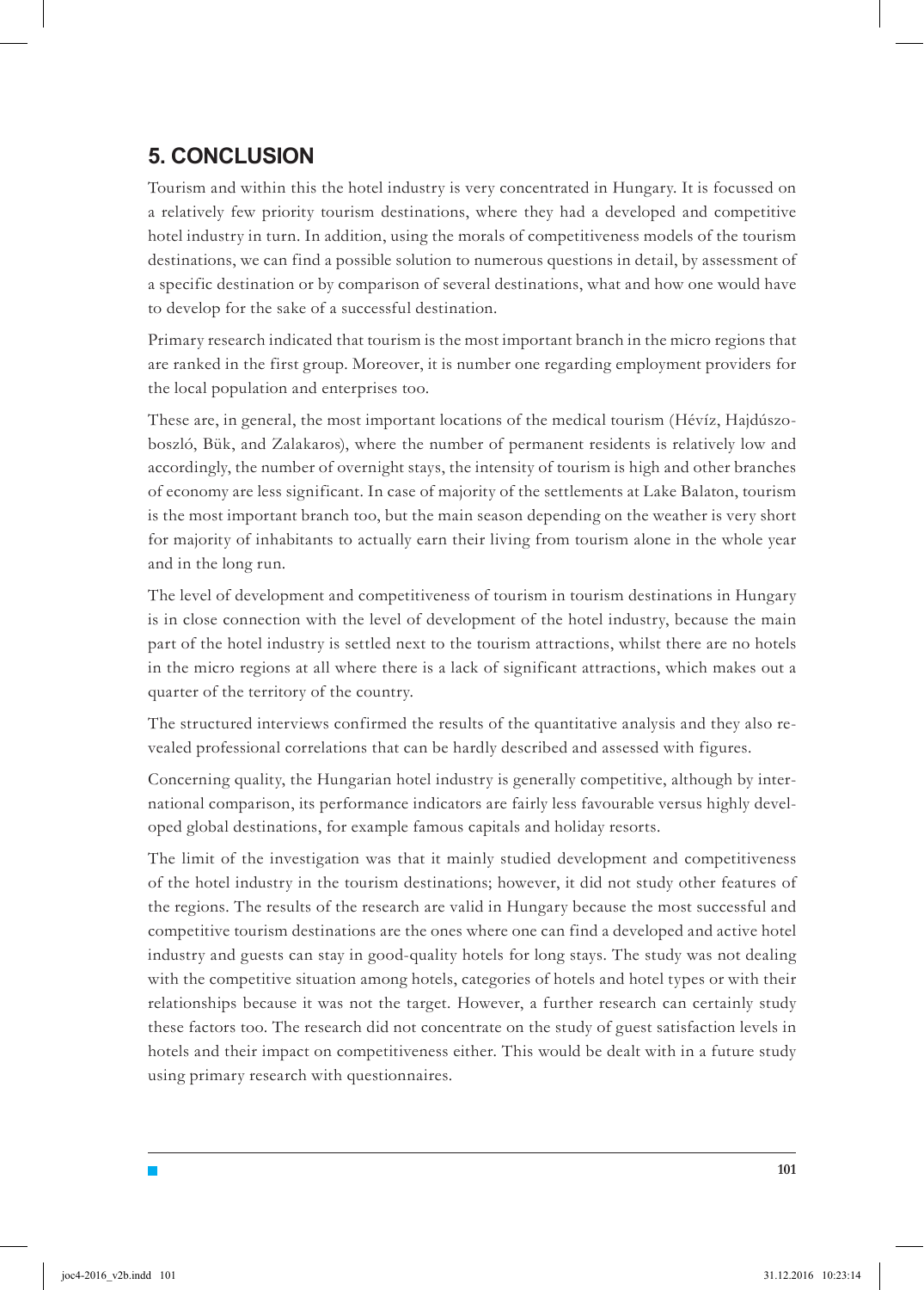#### References

- Aubert A. et al. (Ed.) (2007). A kistérségi turizmuskutatás és tervezés módszerei, 1. eredményei. *(Methods of tourism research and planning in mincro-regions)* Pécsi Tudományegyetem, Természettudományi Kar, Földrajzi Intézet
- Blanke, J., & Chiesa, T. (2009). *The Travel and Tourism Competitiveness* 2009. 2.
- 3. Buhalis, D. (2000). Marketing the competitive destination of the future. *Tourism Management* 21. 97-116. http://dx.doi.org/10.1016/S0261-5177(99)00095-3
- 4. Butler, R. W. (1980). The concept of a tourist area cycle of evolution: implications for management of resources. *Canadian Geographer*, 14. (pp. 5-12) DOI http://onlinelibrary.wiley. com/doi/10.1111/j.1541-0064.1980.tb00970.x
- Clarke, A. (Ed.) (2010). *Constructing Central Europe Tourism Competitiveness.* Veszprém: Pannon 5. Egyetem, Gazdaságtudományi Kar
- Dwyer, L., Forsyth, P., & Rao, P. (2000). The price competitiveness of travel and tourism: 6. A comparison of 19 destinations. *Tourism Management*, 21. http://dx.doi.org/10.1016/S0261- 5177(99)00081-3
- Dwyer, L., & Kim, C. (2004). Destination competitiveness: Determinants and indicators. 7. *Current Issues in tourism*, 5. DOI http://dx.doi.org/10.1080/13683500308667962
- Fehér, I., & Kóródi, M. (2008). A vidéki turizmus fejlesztése. (*Tourism development in the*  8. *countyside*) Budapest: Szaktudás Kiadó Ház
- Ferner, F. K. (1994). Idegenforgalmi marketing. (*Tourism marketing*) Budapest: Műszaki 9. Könyvkiadó
- Géher, Z. (2000). *Key Performance Indicators*. Budapest: KIT Képzőművészeti Kiadó 10.
- 11. Gyurácz-Németh, P., Kovács, Z., & Uden, L. (2010). Possible innovations in the management of hotels. In Clarke, A. (Ed.) *Constructing Central Europe Tourism Competitiveness*. 2010 (pp. 347-359) Veszprém: Pannon Egyetem Gazdaságtud. Kar
- 12. Hall, R.D. (1993). *Tourism in Eastern Europe. In Pompl*, W. & Lavery, P. (Eds.) Tourism in Europe. Structures and Developments. 1993 (pp. 341-358.) Wallingford: CAB International
- HOTREC (2002). Szálloda és vendéglátóipar Európában. (*Hotel and Hospitality Industry in*  13. *Europe*) Budapest: KIT Kft.
- 14. HCSO (Hungarian Central Statistical Office) KSH Economic, *Tourism, Social statistics*. (data collection, 2007-2015) www.ksh.hu
- Jancsik, (2011). A turisztikai terek életciklusát mérő indikátorok. (*Indicators of Tourism*  15. *Area Life Cycle*) Turisztikai kutatások módszertana. 6. Digitális tananyag, Pécsi Tudományegyetem (www.eturizmus.pte.hu)
- 16. Jurigová, Z. & Lencsésová, Z. (2015). Monitoring System of Sustainable Development in Cultural and Mountain Tourism Destinations, *Journal of Competitiveness* Vol. 7, Issue 1, pp. 35 - 52, DOI: 10.7441/joc.2015.01.03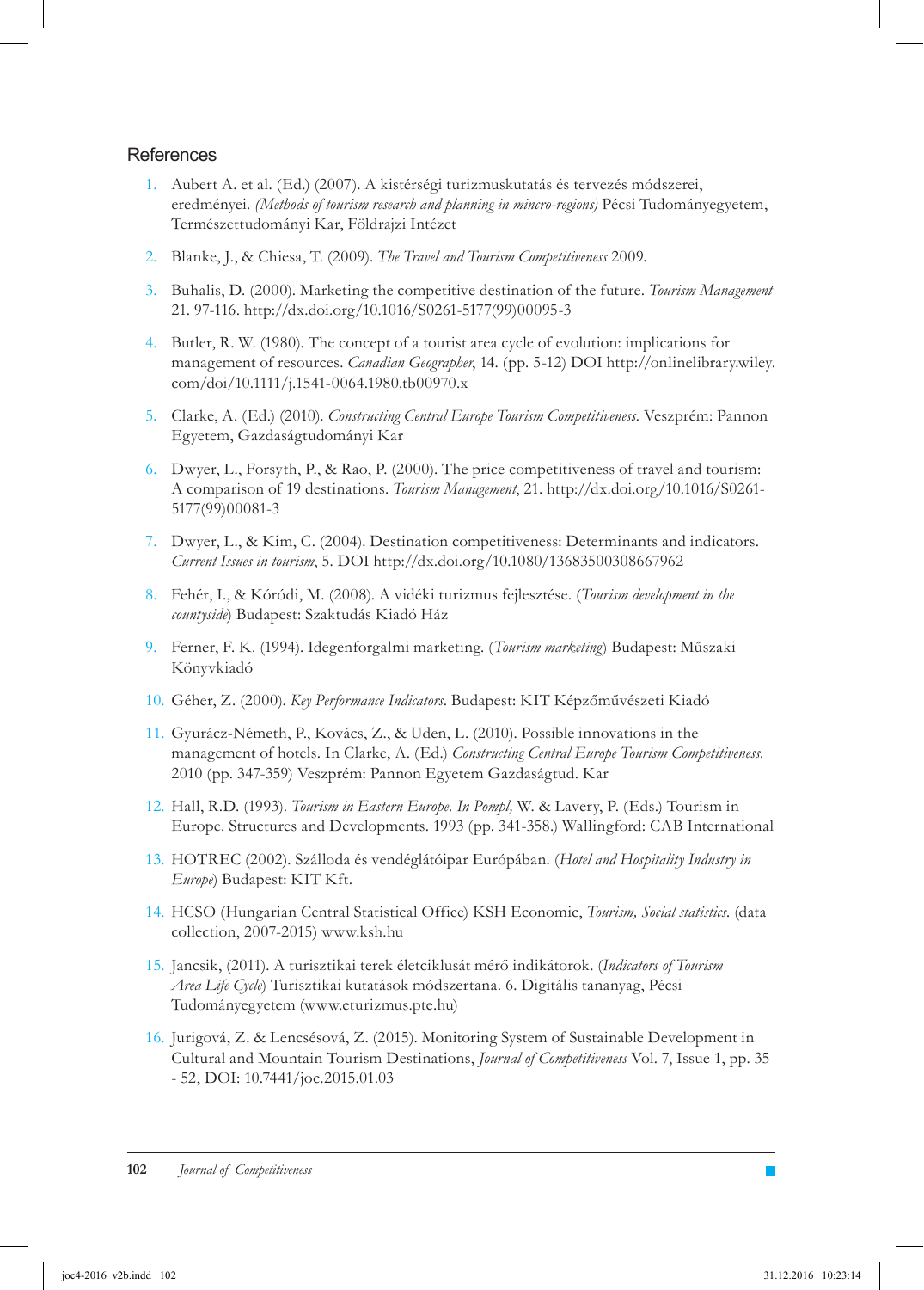- 17. Jurigová, Z., Tučková, Z., & Kuncová, M. (2016). Economic sustainability as a future phenomenon: moving towards a sustainable hotel industry, *Journal of Security and Sustainability Issues* 6 (1): pp. 103-112. DOI: http://dx.doi.org/10.9770/jssi.2016.6.1(7)
- 18. Kovács, P. (2004). Turizmusmarketing elméletben és gyakorlatban. (Tourism marketing in *theory and practice)* Székesfehérvár: Kodolányi János Főiskola
- 19. Kozma, B. (2006). Turizmus marketing. (*Tourism marketing*) Budapest: Budapesti Gazdasági Főiskola
- Laužikas, M., Tindale, H., Bilota, A., & Bielousovaitė, D. (2015). Contributions of 20. sustainable start-up ecosystem to dynamics of start-up companies: the case of Lithuania, *Entrepreneurship and Sustainability Issues* 3(1): pp. 8-24. DOI http://dx.doi.org/10.9770/ jesi.2015.3.1(1)
- Lengyel M. (2004). A turizmus általános elmélete (*Theory of tourism*) Budapest: Heller Farkas 21. Főiskola, Kereskedelmi és Idegenforgalmi Továbbképző
- Lengyel M. (Ed.) (2008). TDM működési kézikönyv. (*Tourism Destination Management Practical*  22. *Handbook*) Budapest: Heller Farkas Főiskola
- 23. Olaniyi, E. O. & Reidolf, M. (2015). Organisational innovation strategies in the context of smart specialization, *Journal of Security and Sustainability Issues* 5(2): pp. 213-227. DOI http:// dx.doi.org/10.9770/jssi.2015.5.2(7)
- 24. Piskóti, I. (2012). Régió- és településmarketing. (Region and settlement marketing). Budapest: Akadémiai Kiadó
- 25. Poon, A. (1993). Tourism, Technology and Competitive Strategies. Wallingford: CAB International
- 26. Porter, M. E. (1980). The Competitive Strategy: Techniques for Analysing Industries and Competitors. New York: Free Press
- 27. Porter, M. E. (1990). The Competitive Advantage of Nations. London: MacMillan
- 28. Priszinger, K., & Clarke, A. (2010). Competitiveness as a Risk Factor in Hungarian Wellness Hotel Developments. In Clarke, Al. (Ed.) *Constructing Central Europe Tourism Competitiveness.* 2010 (pp. 323-346) Veszprém: Pannon Egyetem
- 29. Puczkó, L. & Rátz, T. (2000). Az attrakciótól az élményig. (Attractions to adventure) Budapest: Geomédia Kiadó
- Ritchie, J. R. B., & Crouch I. G. (2003); (2005). *The Competitive Destination: A Sustainable*  30. *Tourism Perspective*. Wallingford: CABI Publishing. DOI 10.1079/9780851996646.0000
- Shaw, G., & Williams, M. A. (1994). *Critical Issues in Tourism*. Oxford: Blackwell Publishers 31.
- 32. Tsai, H., Song, H. & Wong, K.F. (2009). Tourism and Hotel Competitiveness Research. *Journal of Travel & Tourism Marketing*. 26:5-6, 522-542. DOI http://dx.doi.org/10.1080/10548 400903163079
- 33. Tvaronavičienė, M., Razminienė, K., & Piccinetti, L. (2015). Cluster efficiency study through benchmarking, *Entrepreneurship and Sustainability Issues* 3(2): pp. 120-128. DOI http://dx.doi.org/10.9770/jesi.2015.3.2(0)
- 34. Vanhove, N. (2011). *The Economics of Tourism Destinations*. London: Elsevier